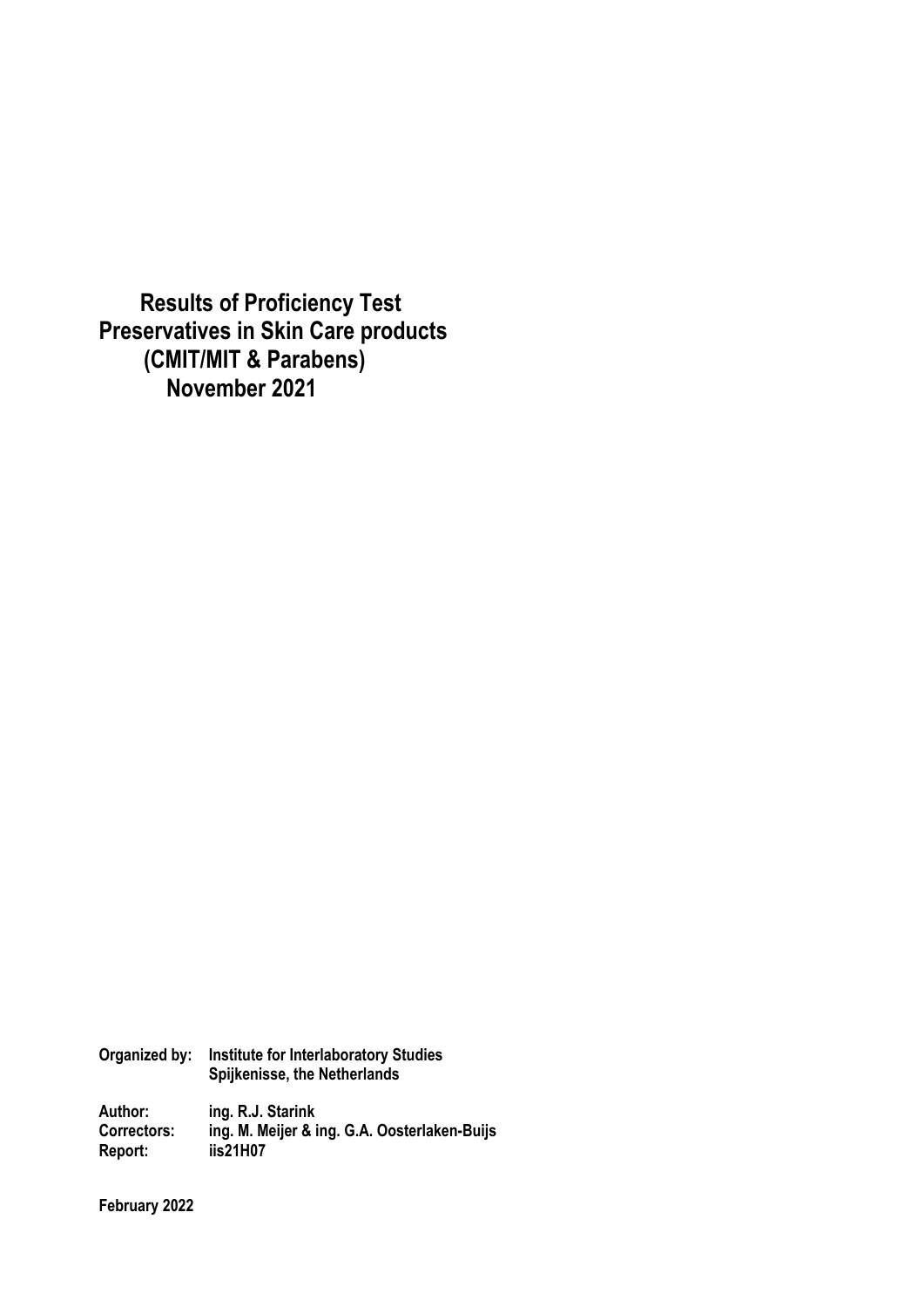# **CONTENTS**

| $\mathbf{1}$ |                                                                           |  |
|--------------|---------------------------------------------------------------------------|--|
| 2            |                                                                           |  |
| 2.1          |                                                                           |  |
| 2.2          |                                                                           |  |
| 2.3          |                                                                           |  |
| 2.4          |                                                                           |  |
| 2.5          |                                                                           |  |
| 3            |                                                                           |  |
| 3.1          |                                                                           |  |
| 3.2          |                                                                           |  |
| 3.3          |                                                                           |  |
| 4            |                                                                           |  |
| 4.1          |                                                                           |  |
| 4.2          |                                                                           |  |
| 4.3          | COMPARISON OF THE PROFICIENCY TEST OF NOVEMBER 2021 WITH PREVIOUS PTS  10 |  |
| 4.4          |                                                                           |  |
| 5            |                                                                           |  |
| 6            |                                                                           |  |

## Appendices: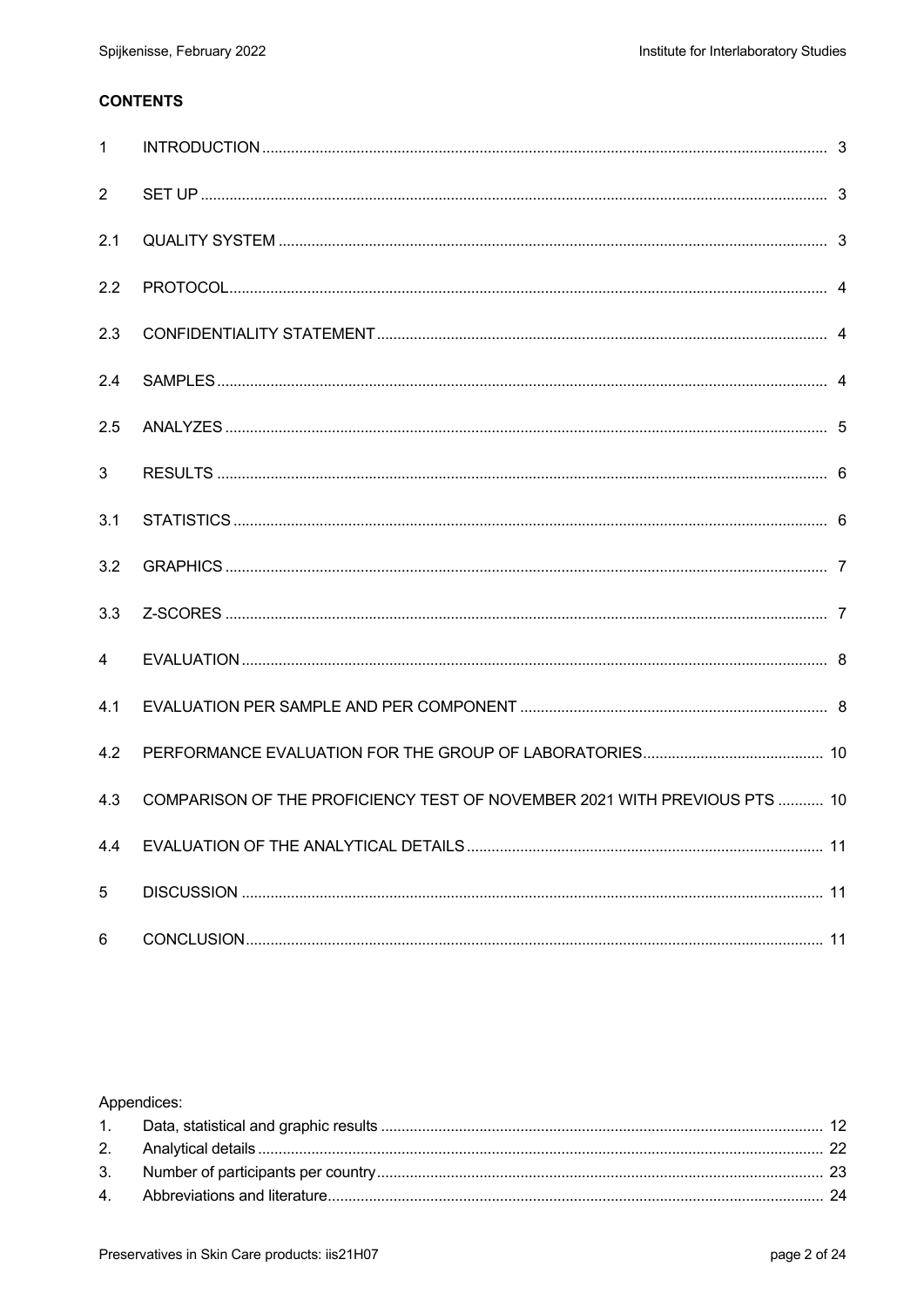## **1 INTRODUCTION**

Preservatives may be used in cosmetics to prevent the growth of harmful bacteria and mold. Parabens, Methylisothiazolinone (MIT) and Chloromethylisothiazolinone (CMIT) are widely used as preservatives in liquid cosmetic and personal care products.

MIT and CMIT could be allergenic and cytotoxic, while Parabens are linked to hormonal disrupsion. The mixture of MIT and CMIT as a preservative in rinse-off cosmetic products was authorized in cosmetics products through Annex V of Regulation (EC) No 1223/2009 ("Cosmetics Regulation") at a maximum concentration of 0.0015% (15 mg/kg) in a 3:1 mixture of CMIT : MIT since 16 July 2015.

Parabens are also regulated in cosmetic products through Annex V of Regulation (EC) No 1223/2009 ("Cosmetics Regulation") at a maximum concentration of 0.4% for single ester and 0.8% for mixtures of esters since 16 July 2015. For Phenoxyethanol maximum concentration of 1%M/M is listed.

No reference materials for CMIT or MIT and for individual Parabens in cosmetics are available to optimise the determination of CMIT/MIT or Parabens. As an alternative, participation in a proficiency test may enable the laboratories to check their performance and thus to increase this comparability.

Since 2018 the Institute for Interlaboratory Studies (iis) organizes a proficiency test for the determination of MIT (2-Methyl-4-Isothiazolin-3-one) and CMIT (5-Chloro-2-Methyl-4- Isothiazolin-3-one) in Body Lotion and for Parabens and other preservatives in Body Milk. It was decided to continue the proficiency test on preservatives in skin care products during the annual testing program 2021/2022.

In this interlaboratory study 18 laboratories in 13 different countries registered for participation. See appendix 3 for the number of participants per country. In this report the results of the Preservatives in Skin Care products proficiency test are presented and discussed. This report is also electronically available through the iis website www.iisnl.com.

## **2 SET UP**

The Institute for Interlaboratory Studies (iis) in Spijkenisse, the Netherlands, was the organizer of this proficiency test (PT). Sample analyzes for fit-for-use and homogeneity testing were subcontracted to an ISO/IEC17025 accredited laboratory. It was decided to send one sample of Body Lotion in a 10 mL bottle labelled #21785, which was artificially fortified with CMIT and MIT and one sample of Body Milk in a 10 mL bottle labelled #21786, which was artificially fortified with Parabens. The participants were requested to report rounded and unrounded test results. The unrounded test results were preferably used for statistical evaluation.

## **2.1 QUALITY SYSTEM**

The Institute for Interlaboratory Studies in Spijkenisse, the Netherlands, has implemented a quality system based on ISO/IEC17043:2010. This ensures strict adherence to protocols for sample preparation and statistical evaluation and 100% confidentiality of participant's data. Feedback from the participants on the reported data is encouraged and customer's satisfaction is measured on regular basis by sending out questionnaires.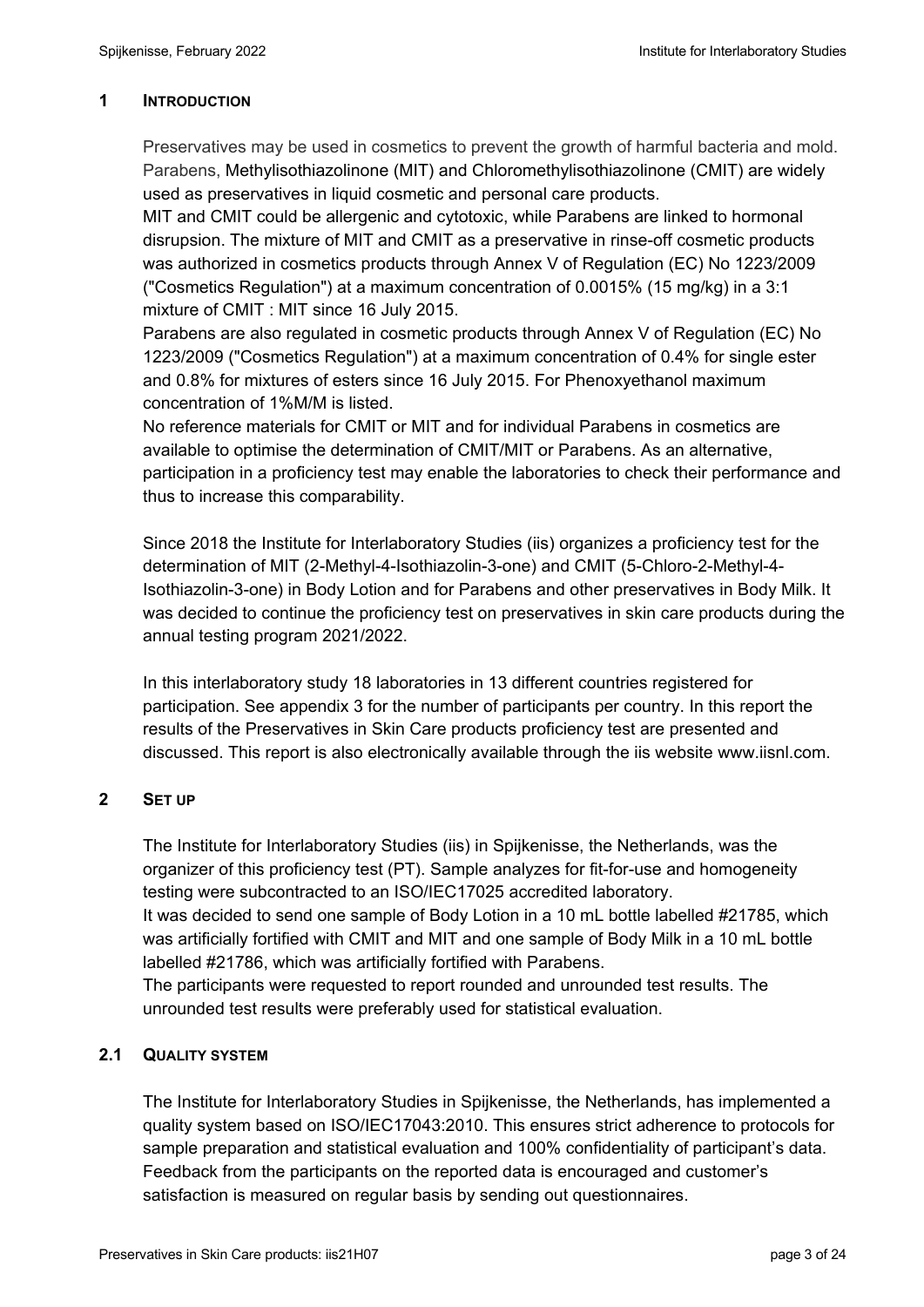## **2.2 PROTOCOL**

The protocol followed in the organization of this proficiency test was the one as described for proficiency testing in the report 'iis Interlaboratory Studies: Protocol for the Organisation, Statistics and Evaluation' of June 2018 (iis-protocol, version 3.5). This protocol is electronically available through the iis website www.iisnl.com, from the FAQ page.

## **2.3 CONFIDENTIALITY STATEMENT**

All data presented in this report must be regarded as confidential and for use by the participating companies only. Disclosure of the information in this report is only allowed by means of the entire report. Use of the contents of this report for third parties is only allowed by written permission of the Institute for Interlaboratory Studies. Disclosure of the identity of one or more of the participating companies will be done only after receipt of a written agreement of the companies involved.

## **2.4 SAMPLES**

A body lotion was purchased from a local supermarket and was artificially fortified with CMIT/MIT. After homogenization 35 PE bottles of 10mL were filled with body lotion and labelled #21785.

The homogeneity of the subsamples was checked by determination of CMIT and MIT using an in-house test method on five stratified randomly selected subsamples.

|                 | <b>CMIT</b><br>in mg/kg | MIT<br>in mg/kg |
|-----------------|-------------------------|-----------------|
| sample #21785-1 | 20.316                  | 12.265          |
| sample #21785-2 | 19.019                  | 11.157          |
| sample #21785-3 | 20.481                  | 11.356          |
| sample #21785-4 | 19.785                  | 10.838          |
| sample #21785-5 | 20.895                  | 11.121          |

Table 1: homogeneity test results of subsamples #21785

From the above test results the relative standard deviations (RSD) were calculated and compared with 0.3 times the corresponding average relative standard deviation found in previous proficiency tests in agreement with the procedure of ISO13528, Annex B2, in the next table.

|                                 | <b>CMIT</b>      | MIT              |
|---------------------------------|------------------|------------------|
| RSD% (observed)                 | 3.6              | 4.8              |
| reference method                | previous iis PTs | previous iis PTs |
| $0.3 \times$ RSD% (ref. method) | 3.9              | 4.8              |

Table 2: evaluation of the relative standard deviations of subsamples #21785

The calculated relative standard deviations are in agreement with 0.3 times the corresponding average relative standard deviation of the previous iis PTs. Therefore, homogeneity of the subsamples was assumed.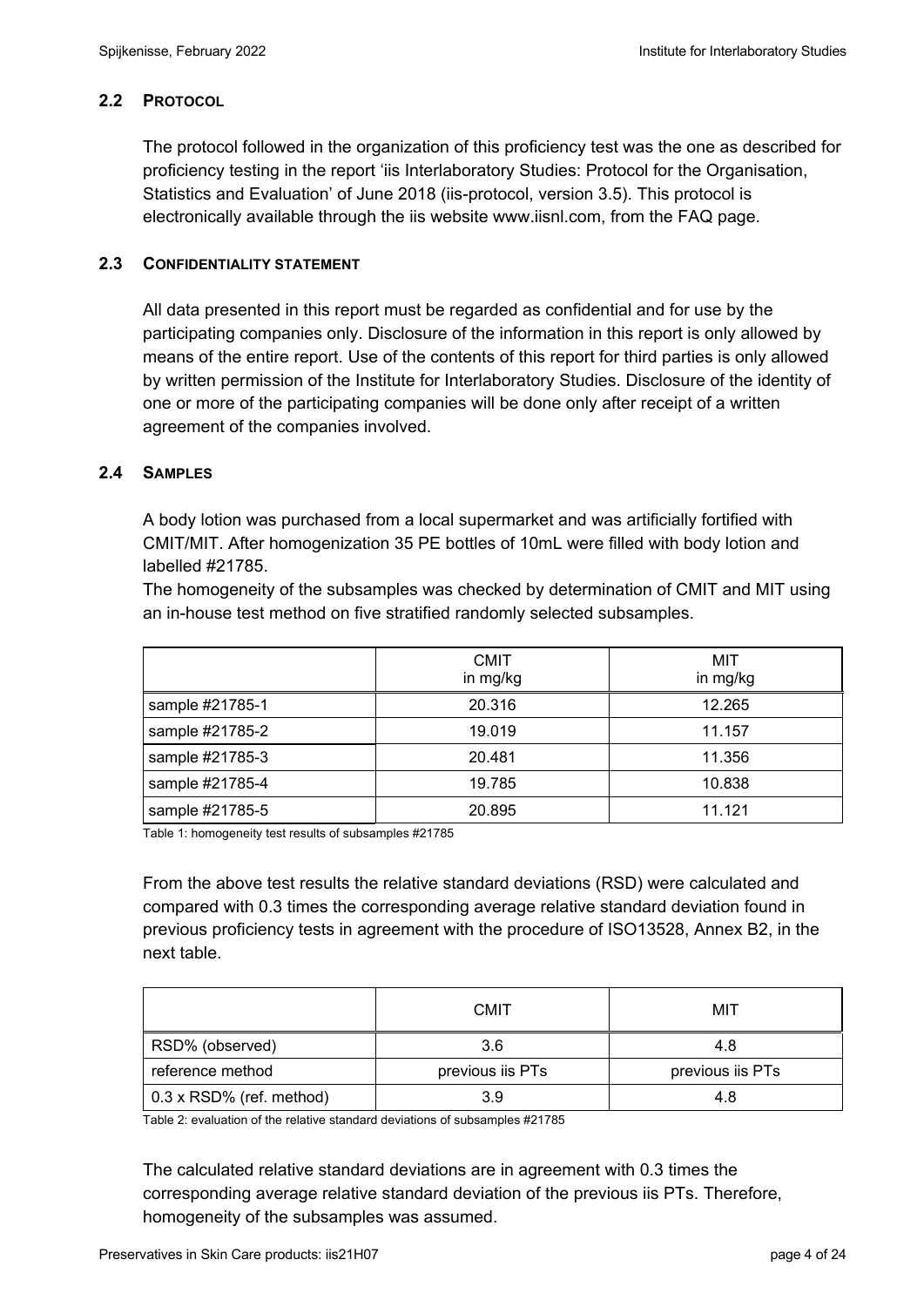A body milk was purchased from a local supermarket and was artificially fortified with the preservatives: Methylparaben, Propylparaben, Isobutylparaben and Butylparaben. After homogenization 35 PE botlles of 10mL were filled with body milk and labelled #21786. The homogeneity of the subsamples was checked by determination of Propylparaben and Isobutylparaben by using an in-house test method on four stratified randomly selected subsamples.

|                 | Propylparaben<br>in mg/kg | Isobutylparaben<br>in mg/kg |
|-----------------|---------------------------|-----------------------------|
| sample #21786-1 | 128.7                     | 102.8                       |
| sample #21786-2 | 126.8                     | 103.8                       |
| sample #21786-3 | 128.4                     | 105.5                       |
| sample #21786-4 | 133.4                     | 98.8                        |

Table 3: homogeneity test results of subsamples #21786

From the above test results the relative standard deviations were calculated and compared with 0.3 times the relative standard deviation from previous PTs in agreement with the procedure of ISO13528, Annex B2, in the next table.

|                                 | Propylparaben    | Isobutylparaben  |
|---------------------------------|------------------|------------------|
| RSD% (observed)                 | 27               | 2.8              |
| reference method                | previous iis PTs | previous iis PTs |
| $0.3 \times$ RSD% (ref. method) | 2.6              | 4.2              |

Table 4: evaluation of the relative standard deviation of subsamples #21786

The calculated relative standard deviations are in agreement with 0.3 times the corresponding average relative standard deviation from previous iis PTs. Therefore, homogeneity of the subsamples was assumed.

To each of the participating laboratories one sample body lotion labelled #21785 and one sample body milk labelled #21786 were sent on November 3, 2021.

## **2.5 ANALYZES**

The participants were requested to determine on sample #21785 the concentrations of CMIT (5-Chloro-2-Methyl-4-Isothiazolin-3-one) and MIT (2-Methyl-4-Isothiazolin-3-one). On sample #21786 was requested to determine the concentrations of Methylparaben as ester, Ethylparaben as ester, Propylparaben as ester, Isobutylparaben as ester, Butylparaben as ester, Phenoxyethanol, Formaldehyde and Benzoic acid. applying the analytical procedure that is routinely used in the laboratory.

It was also requested to report if the laboratory was accredited for this determination and to report the amount of sample intake.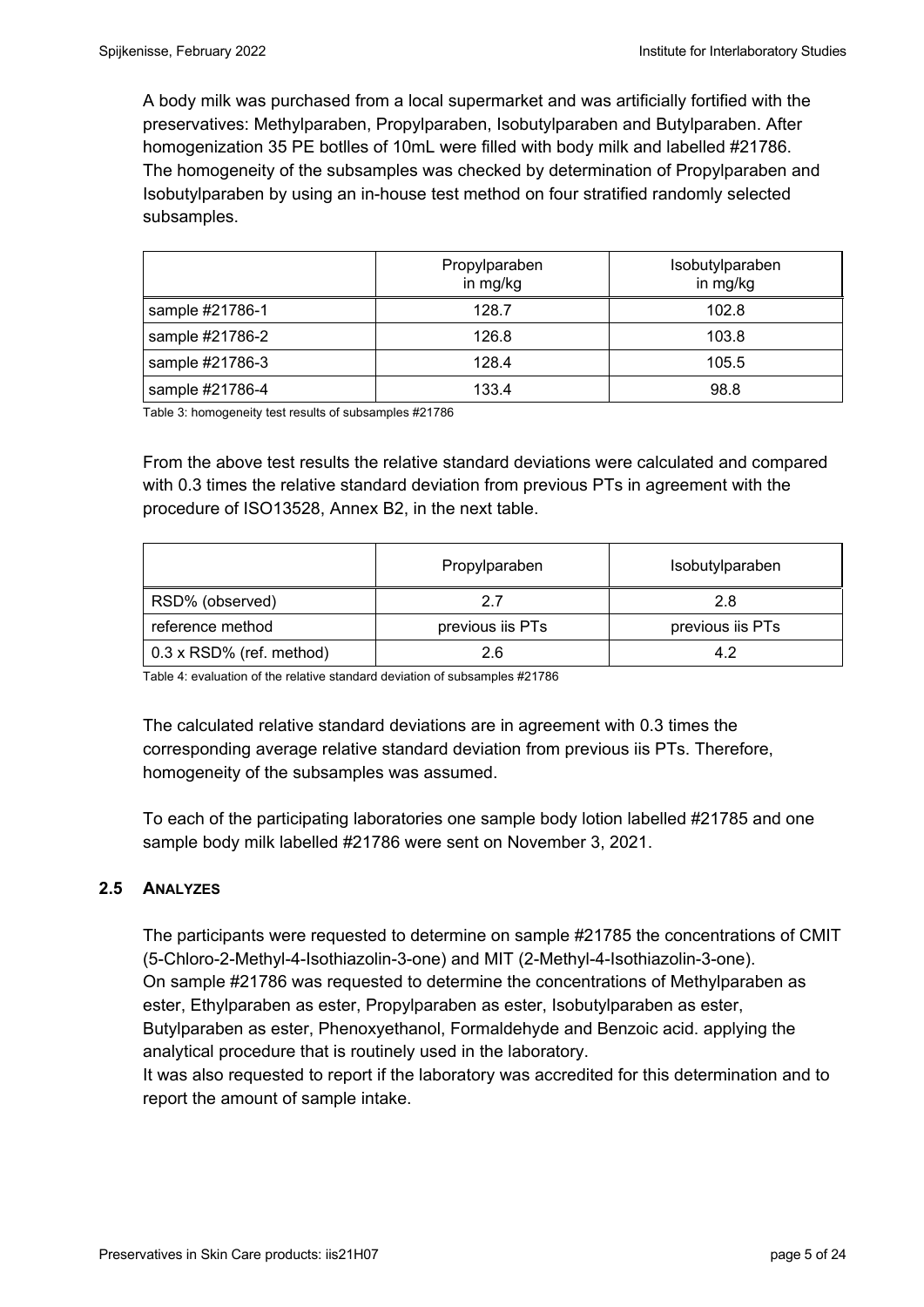It was explicitly requested to treat the samples as if they were routine samples and to report the test results using the indicated units on the report form and not to round the test results, but to report as much significant figures as possible. It was also requested not to report "less than" test results, which are above the detection limit, because such test results cannot be used for meaningful statistical evaluation.

To get comparable test results a detailed report form and a letter of instructions are prepared. On the report form the reporting units are given as well as the reference test methods (when applicable) that will be used during the evaluation. The detailed report form and the letter of instructions are both made available on the data entry portal www.kpmd.co.uk/sgs-iis-cts/. The participating laboratories are also requested to confirm the sample receipt on this data entry portal. The letter of instructions can also be downloaded from the iis website www.iisnl.com.

## **3 RESULTS**

During five weeks after sample dispatch, the test results of the individual laboratories were gathered via the data entry portal www.kpmd.co.uk/sgs-iis-cts/. The reported test results are tabulated per determination in appendix 1 of this report. The laboratories are presented by their code numbers.

Directly after the deadline, a reminder was sent to those laboratories that had not reported test results at that moment. Shortly after the deadline, the available test results were screened for suspect data. A test result was called suspect in case the Huber Elimination Rule (a robust outlier test) found it to be an outlier. The laboratories that produced these suspect data were asked to check the reported test results (no reanalyzes). Additional or corrected test results are used for data analysis and original test results are placed under 'Remarks' in the result tables in appendix 1. Test results that came in after the deadline were not taken into account in this screening for suspect data and thus these participants were not requested for checks.

### **3.1 STATISTICS**

The protocol followed in the organization of this proficiency test was the one as described for proficiency testing in the report 'iis Interlaboratory Studies: Protocol for the Organisation, Statistics and Evaluation' of June 2018 (iis-protocol, version 3.5).

For the statistical evaluation the *unrounded* (when available) figures were used instead of the rounded test results. Test results reported as '<…' or '>…' were not used in the statistical evaluation.

First, the normality of the distribution of the various data sets per determination was checked by means of the Lilliefors-test, a variant of the Kolmogorov-Smirnov test and by the calculation of skewness and kurtosis. Evaluation of the three normality indicators in combination with the visual evaluation of the graphic Kernel density plot, lead to judgement of the normality being either 'unknown', 'OK', 'suspect' or 'not OK'. After removal of outliers, this check was repeated. If a dataset does not have a normal distribution, the (results of the) statistical evaluation should be used with due care.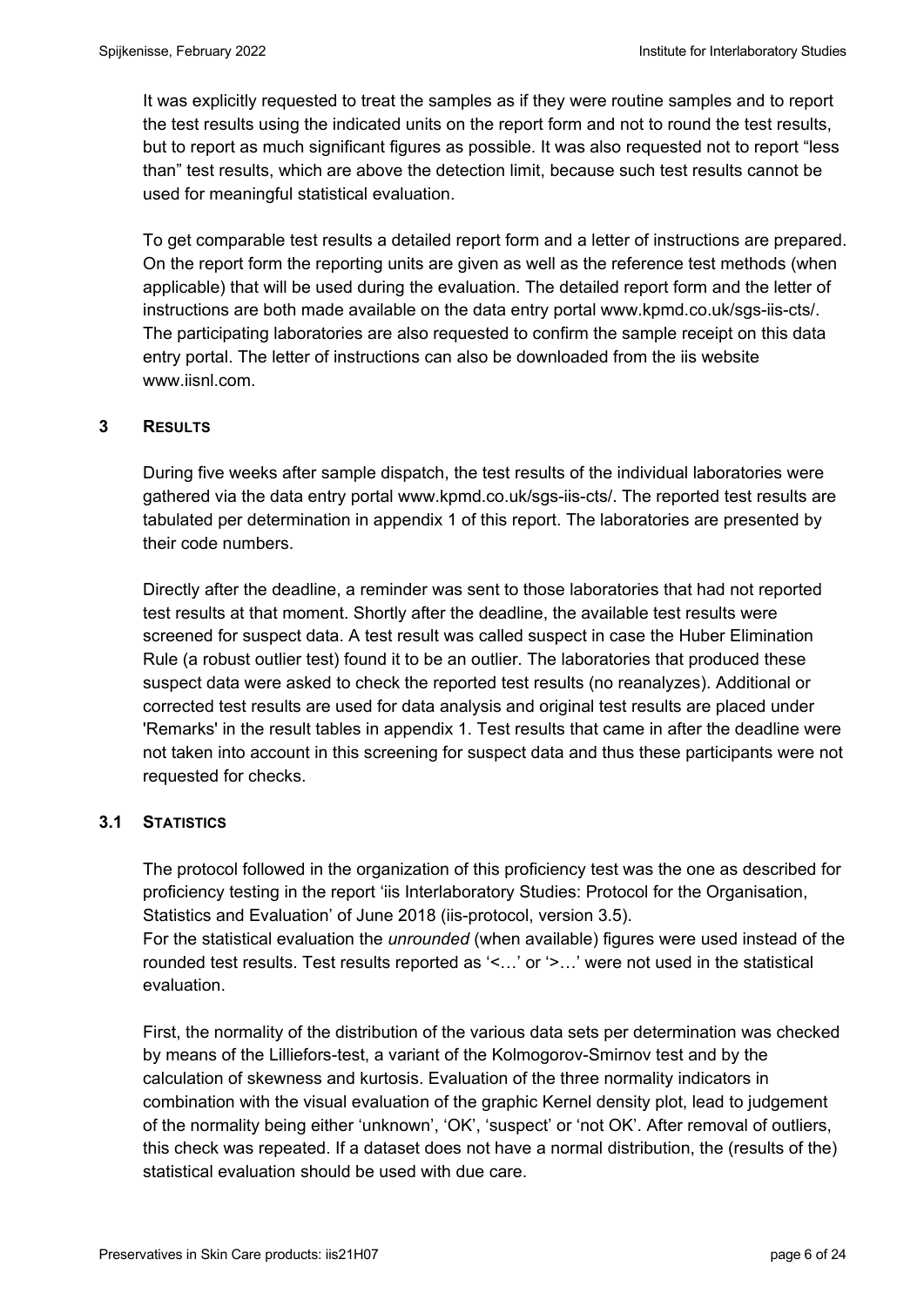The assigned value is determined by consensus based on the test results of the group of participants after rejection of the statistical outliers and/or suspect data.

According to ISO13528 all (original received or corrected) results per determination were submitted to outlier tests. In the iis procedure for proficiency tests, outliers are detected prior to calculation of the mean, standard deviation and reproducibility. For small data sets, Dixon (up to 20 test results) or Grubbs (up to 40 test results) outlier tests can be used. For larger data sets (above 20 test results) Rosner's outlier test can be used. Outliers are marked by  $D(0.01)$  for the Dixon's test, by  $G(0.01)$  or  $DG(0.01)$  for the Grubbs' test and by  $R(0.01)$  for the Rosner's test. Stragglers are marked by D(0.05) for the Dixon's test, by G(0.05) or DG(0.05) for the Grubbs' test and by R(0.05) for the Rosner's test. Both outliers and stragglers were not included in the calculations of averages and standard deviations.

For each assigned value the uncertainty was determined in accordance with ISO13528. Subsequently the calculated uncertainty was evaluated against the respective requirement based on the target reproducibility in accordance with ISO13528. In this PT, the criterion of ISO13528, paragraph 9.2.1 was met for all evaluated tests, therefore, the uncertainty of all assigned values may be negligible and need not be included in the PT report.

Finally, the reproducibilities were calculated from the standard deviations by multiplying them with a factor of 2.8.

## **3.2 GRAPHICS**

In order to visualize the data against the reproducibilities from literature, Gauss plots were made, using the sorted data for one determination (see appendix 1). On the Y-axis the reported test results are plotted. The corresponding laboratory numbers are on the X-axis. The straight horizontal line presents the consensus value (a trimmed mean). The four striped lines, parallel to the consensus value line, are the +3s, +2s, -2s and -3s target reproducibility limits of the selected reference test method. Outliers and other data, which were excluded from the calculations, are represented as a cross. Accepted data are represented as a triangle.

Furthermore, Kernel Density Graphs were made. The kernel Density Graph is a method for producing a smooth density approximation to a set of data that avoids some problems associated with histograms. Also, a normal Gauss curve (dotted line) was projected over the Kernel Density Graph (smooth line) for reference. The Gauss curve is calculated from the consensus value and the corresponding standard deviation.

### **3.3 Z-SCORES**

To evaluate the performance of the participating laboratories the z-scores were calculated. As it was decided to evaluate the performance of the participants in this proficiency test (PT) against the literature requirements, e.g. EN reproducibilities, the z-scores were calculated using a target standard deviation. This results in an evaluation independent of the variation in this interlaboratory study.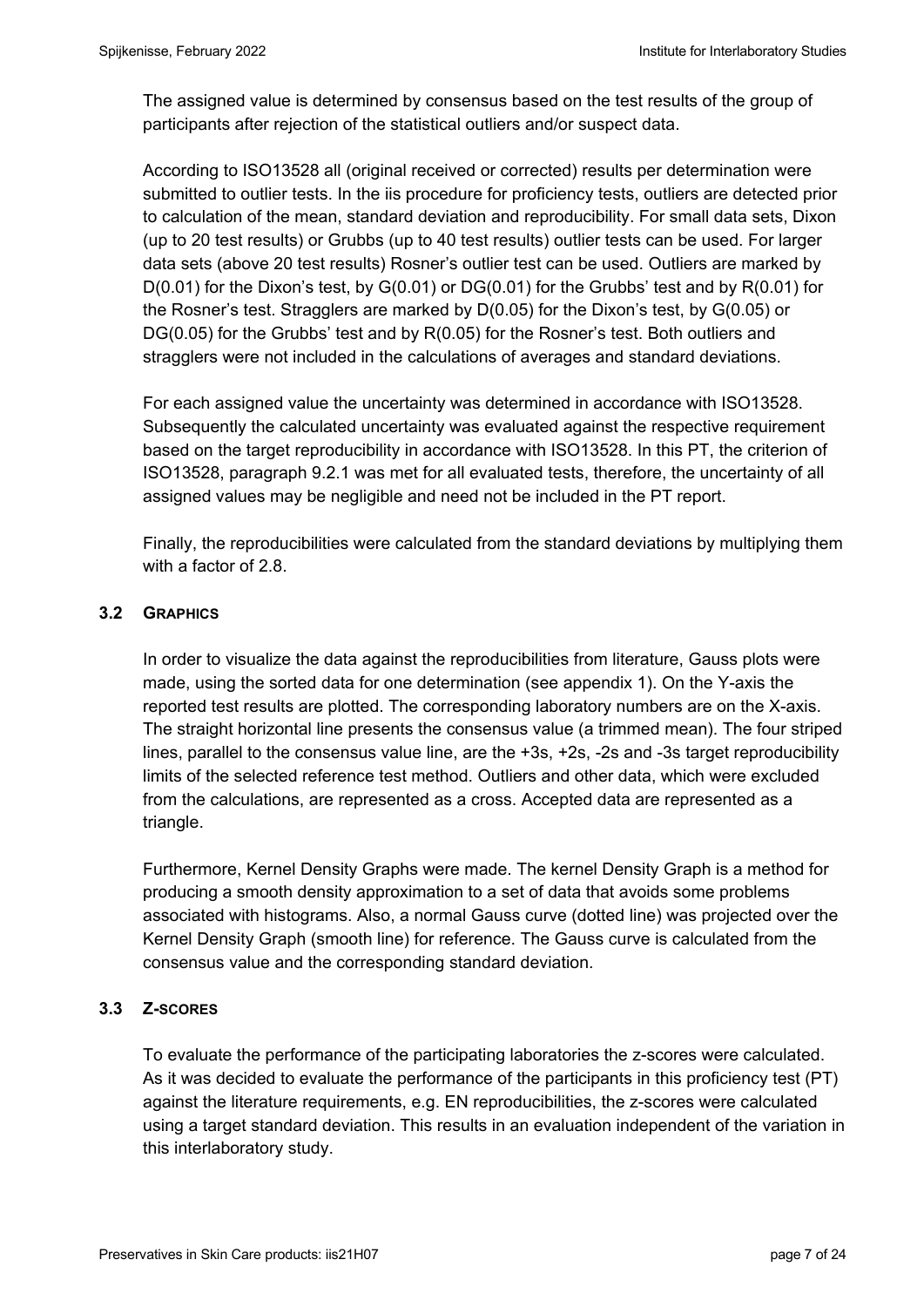The target standard deviation was calculated from the literature reproducibility by division with 2.8. In case no literature reproducibility was available, other target values were used, like Horwitz or an estimated reproducibility based on former iis proficiency tests.

When a laboratory did use a test method with a reproducibility that is significantly different from the reproducibility of the reference test method used in this report, it is strongly advised to recalculate the z-score, while using the reproducibility of the actual test method used, this in order to evaluate whether the reported test result is fit-for-use.

The z-scores were calculated according to:

```
Z_{\text{target}} = (test result - average of PT) / target standard deviation
```
The  $z_{\text{(target)}}$  scores are listed in the test result tables in appendix 1.

Absolute values for z<2 are very common and absolute values for z>3 are very rare. Therefore, the usual interpretation of z-scores is as follows:

 $|z|$  < 1 good  $1 < |z| < 2$  satisfactory  $2 < |z| < 3$  questionable 3 < |z| unsatisfactory

#### **4 EVALUATION**

During the execution of this proficiency test no problems were encountered with the dispatch of the samples. Two participants did not report any test results. All other participants reported test results before the final reporting date. Not all participants wee able to report all test results requested.

In total 16 participants reported 95 numerical test results. Observed were 7 outlying test results, which is 7.4% of the reported numerical test results. In proficiency tests outlier percentages of 3% - 7.5% are quite normal.

Not all original data sets proved to have a normal Gaussian distribution. These are referred to as "not OK" or "suspect". The statistical evaluation of these data sets should be used with due care, see also paragraph 3.1.

### **4.1 EVALUATION PER SAMPLE AND PER COMPONENT**

In this section the reported test results are discussed per sample and per component. The test methods which were used by the various laboratories were taken into account for explaining the observed differences when possible and applicable. These test methods are also in the tables together with the original data in appendix 1. The abbreviations used in these tables are explained in appendix 4.

Unfortunately, a suitable reference test method providing the precision data is not available for the determination of preservatives in skin care products. Therefore, the calculated reproducibilities were compared against the estimated reproducibility calculated with the Horwitz equation.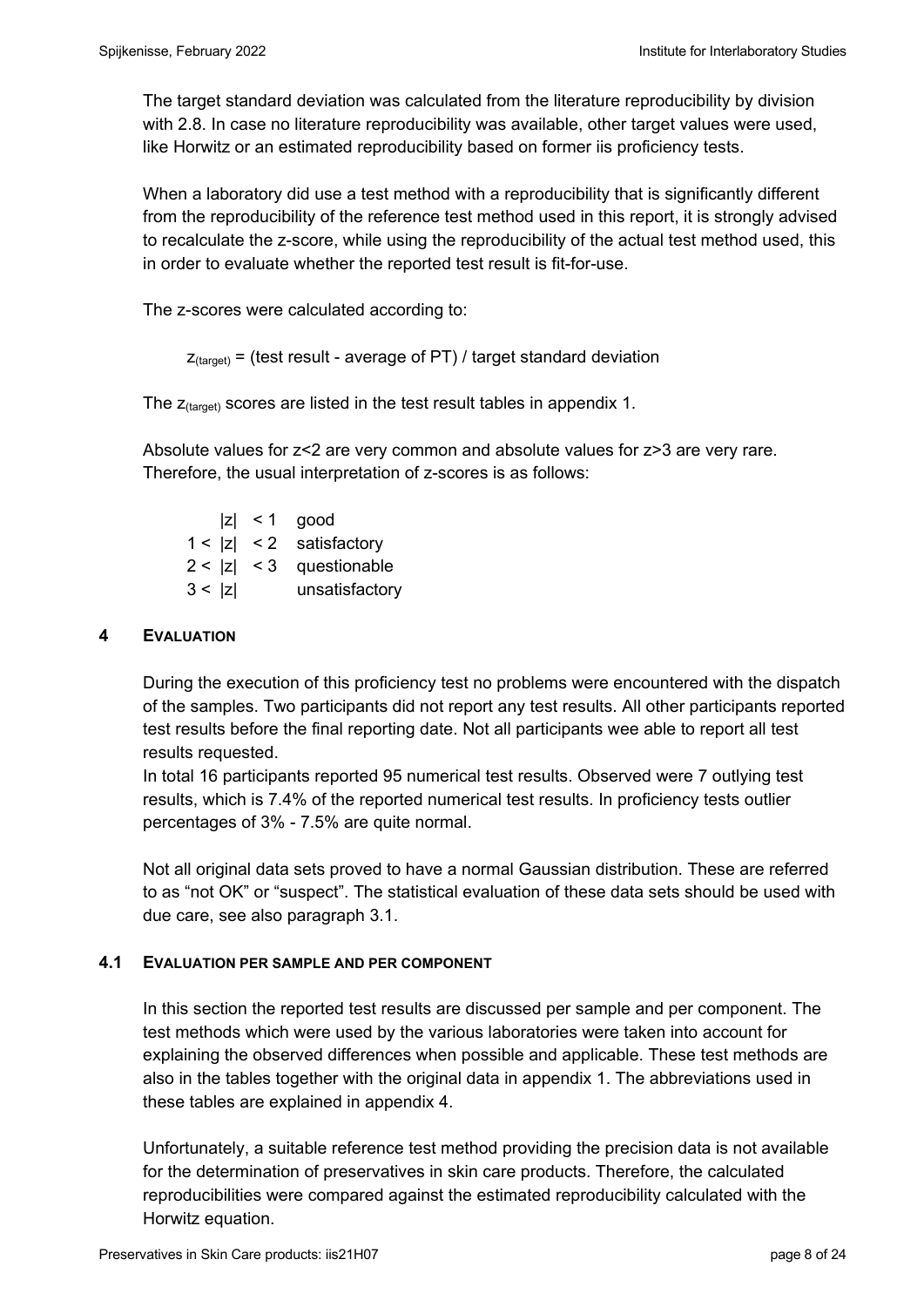| sample #21785  |                                                                                                                                                                                                                                                                       |
|----------------|-----------------------------------------------------------------------------------------------------------------------------------------------------------------------------------------------------------------------------------------------------------------------|
| $CMI$ :        | The determination was not problematic. Three statistical outliers were<br>observed. The calculated reproducibility after rejection of the statistical<br>outliers is in agreement with the estimated reproducibility calculated with<br>the Horwitz equation.         |
| $MIT$ :        | The determination was not problematic. Two statistical outliers were<br>observed. The calculated reproducibility after rejection of the statistical<br>outliers is in agreement with the estimated reproducibility calculated with<br>the Horwitz equation.           |
| sample #21786  |                                                                                                                                                                                                                                                                       |
| Methylparaben: | This determination was not problematic. No statistical outliers were<br>observed. The calculated reproducibility is in agreement with the estimated<br>reproducibility calculated with the Horwitz equation.                                                          |
| Ethylparaben:  | This determination may not be problematic. All reporting participants<br>agreed on a concentration near or below the limit of detection. Therefore,<br>no z-scores are calculated.                                                                                    |
| Propylparaben: | This determination was not problematic. No statistical outliers were<br>observed. The calculated reproducibility is in agreement with the estimated<br>reproducibility calculated with the Horwitz equation.                                                          |
|                | <b>Isobutylparaben:</b> This determination was not problematic. No statistical outliers were<br>observed. The calculated reproducibility is in agreement with the estimated<br>reproducibility calculated with the Horwitz equation.                                  |
| Butylparaben:  | This determination may be problematic. No statistical outliers were<br>observed. The calculated reproducibility is not in agreement with the<br>estimated reproducibility calculated with the Horwitz equation.                                                       |
|                | Phenoxyethanol: This determination was not problematic. One statistical outlier was<br>observed. The calculated reproducibility after rejection of statistical outlier is<br>in agreement with the estimated reproducibility calculated with the Horwitz<br>equation. |
| Formaldehyde:  | This determination may not be problematic. All reporting participants<br>agreed on a concentration near or below the limit of detection. Therefore,<br>no z-scores are calculated.                                                                                    |
| Benzoic acid:  | This determination may be problematic. One statistical outlier was<br>observed. The calculated reproducibility after rejection of the statistical<br>outlier is not in agreement with the estimated reproducibility calculated with<br>the Horwitz equation.          |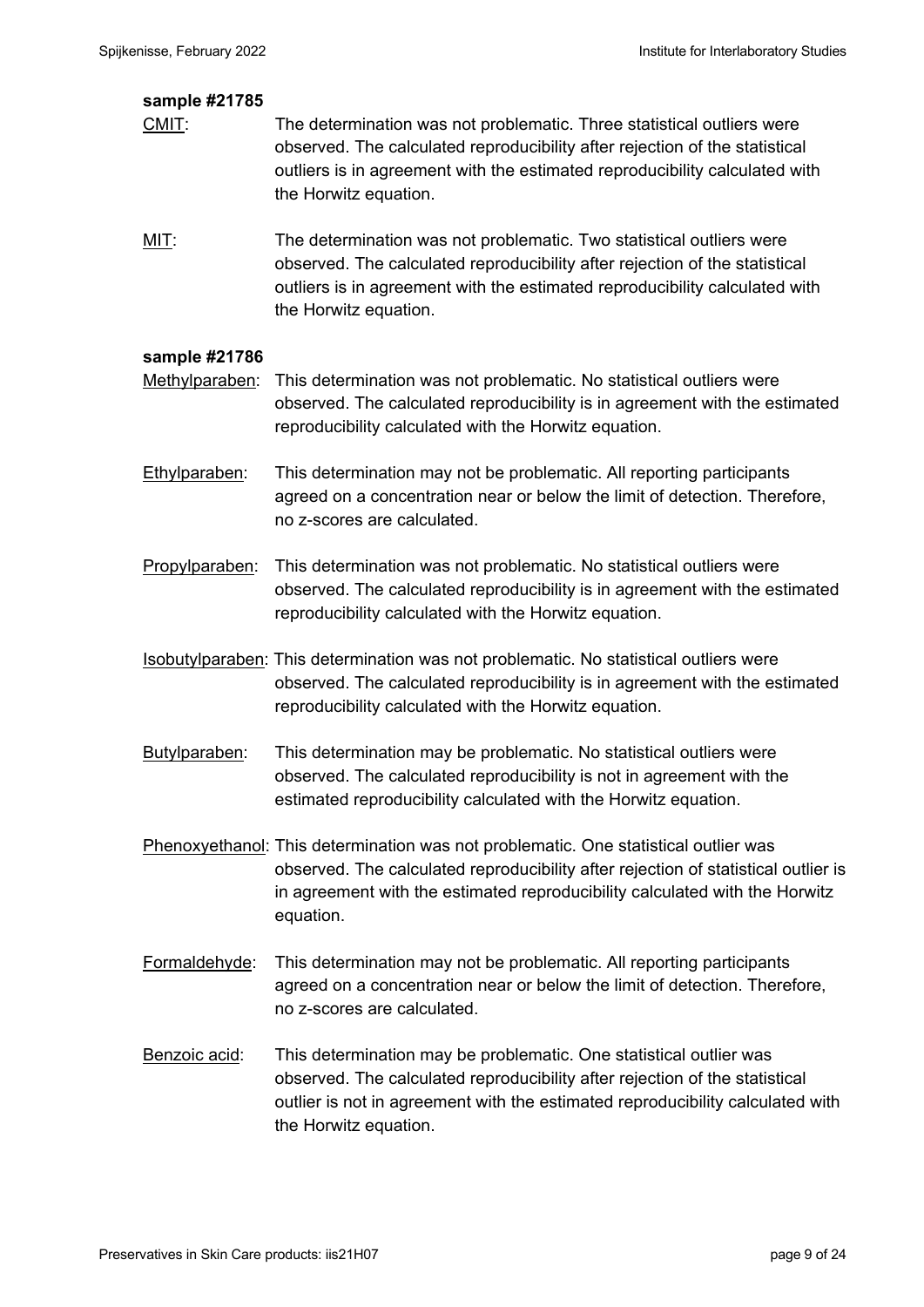#### **4.2 PERFORMANCE EVALUATION FOR THE GROUP OF LABORATORIES**

A comparison has been made between the reproducibility as declared by the estimated target reproducibility calculated with the Horwitz equation and the reproducibility as found for the group of participating laboratories. The number of significant test results, the average, the calculated reproducibility (2.8 \* standard deviation) and the target reproducibility estimated using the Horwitz equation are presented in the next tables.

| Component   | unit  | n            | average | $2.8 * sd$ | R(target) |
|-------------|-------|--------------|---------|------------|-----------|
| <b>CMIT</b> | mg/kg | 12<br>$\sim$ | 20.4    | 6.0        | 5.8       |
| MIT         | mg/kg | 11           | ⇁<br>4. | 2.6        | 2.5       |

Table 5: reproducibilities of tests on sample #21785

| Component       | unit  | n  | average | $2.8 * sd$ | R(target) |
|-----------------|-------|----|---------|------------|-----------|
| Methylparaben   | mg/kg | 11 | 515     | 91         | 90        |
| Ethylparaben    | mg/kg | 9  | $30$    | n.e.       | n.e.      |
| Propylparaben   | mg/kg | 13 | 149     | 26         | 31        |
| Isobutylparaben | mg/kg | 10 | 111     | 20         | 24        |
| Butylparaben    | mg/kg | 10 | 75      | 29         | 18        |
| Phenoxyethanol  | mg/kg | 12 | 6084    | 713        | 734       |
| Formaldehyde    | mg/kg | 5  | $30$    | n.e.       | n.e.      |
| Benzoic acid    | mg/kg | 8  | 891     | 173        | 144       |

Table 6: reproducibilities of tests on sample #21786

Without further statistical calculations it can be concluded that for a number of components there is a good compliance of the group of participating laboratories with the target reproducibility. See also the discussion in paragraph 4.1.

#### **4.3 COMPARISON OF THE PROFICIENCY TEST OF NOVEMBER 2021 WITH PREVIOUS PTS**

The uncertainties observed in the test results of the determination of CMIT/MIT and Parabens in Skin Care products over the years are listed in the next table.

| Component       | November<br>2021 | November<br>2020 | November<br>2019 | November<br>2018 |
|-----------------|------------------|------------------|------------------|------------------|
| <b>CMIT</b>     | 11%              | 8%               | 20%              | 10%              |
| MIT             | 12%              | 10%              | 19%              | 19%              |
| Methylparaben   | 6%               | 6%               | 13%              | n.e.             |
| Ethylparaben    | n.e.             | 7%               | 11%              | n.e.             |
| Propylparaben   | 6%               | 5%               | 12%              | n.e.             |
| Isobutylparaben | 7%               | 14%              | 14%              | n.e.             |
| Butylparaben    | 14%              | 3%               | 7%               | n.e.             |
| Phenoxyethanol  | 4%               | 8%               | 12%              | n.e.             |
| Formaldehyde    | n.e.             | n.e.             | n.e.             | n.e.             |
| Benzoic acid    | 7%               | n.e.             | n.e.             | n.e.             |

Table 7: development of the uncertainties over the years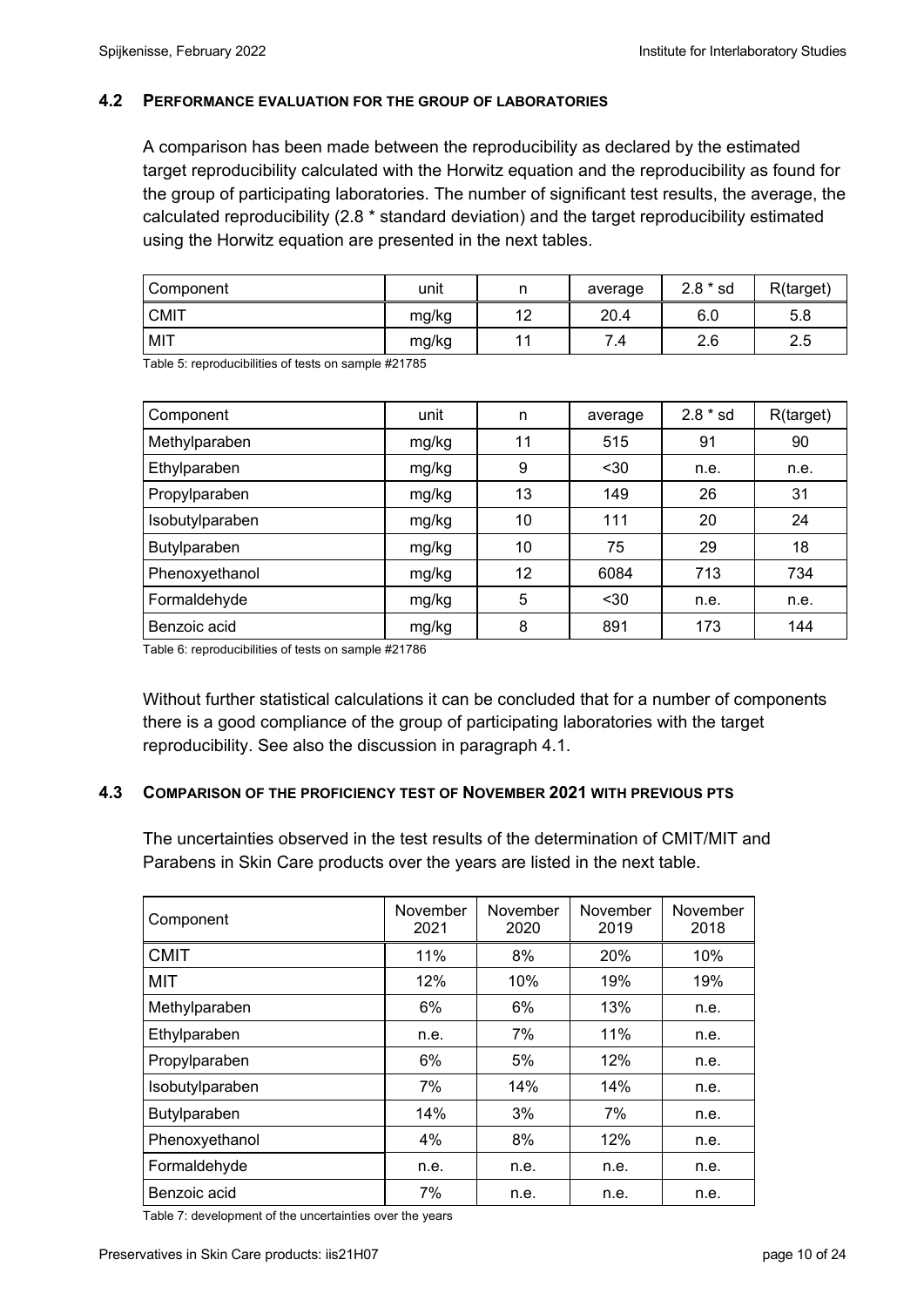It is observed that the variation for a few preservatives measured in the PT of this year did improve compared to the previous years. Other preservatives did not improve or were even worse, especially Butylparaben.

### **4.4 EVALUATION OF THE ANALYTICAL DETAILS**

For this PT some analytical details were requested. The reported analytical details are given in appendix 2. Based on the answers given by the participants the following can be summarized:

For the determination of CMIT/MIT, ten participants mentioned that they are accredited for this determination. Eight participants used 1 gram or less for sample intake and four others used an intake of 2 grams or more.

For the determination of Parabens, ten participants mentioned that they are accredited for this determination. Eight participants used 1 gram or less for sample intake and three others used an intake of 2 grams or more.

## **5 DISCUSSION**

It is observed that all of the reporting laboratories, except one, would judge sample #21785 in the same way and reject the sample for too much CMIT/MIT present in accordance with the Annex V of Regulation (EC) No 1223/2009 ("Cosmetics Regulation") limit of 15 mg/kg. For sample #21786, it is observed that all of the reporting laboratories would judge the sample the same and would accept the sample for too high lever of Parabens and Phenoxyethanol in accordance with the Annex V of Regulation (EC) No 1223/2009 ("Cosmetics Regulation") limit of 0.4 %M/M (single ester) or 0.8%M/M (mixture of esters) for Parabens and 1%M/M for Phenoxyethanol

## **6** CONCLUSION

The observed variation in this interlaboratory study may not be caused by just one critical point in the analysis. Each participating laboratory will have to evaluate its performance in this study and decide about any corrective actions if necessary. Therefore, participation on a regular basis in this scheme could be helpful to improve the performance and the quality of the analytical results.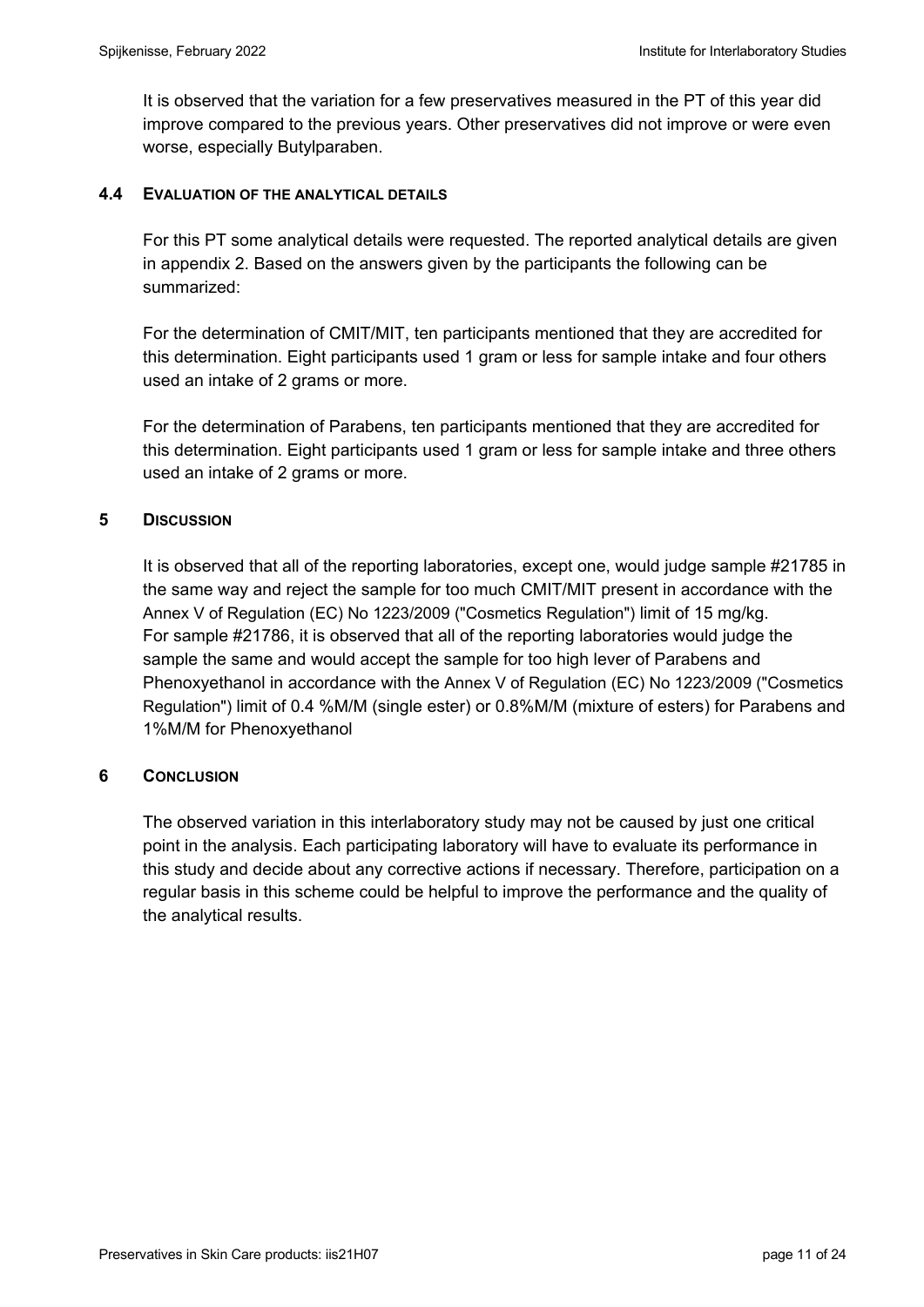Determination of CMIT (5-Chloro-2-Methyl-4-Isothiazolin-3-one) CAS No. 26172-55-4 in sample #21785; results in mg/kg

| lab  | method           | value   | mark        | z(targ) | remarks                                      |
|------|------------------|---------|-------------|---------|----------------------------------------------|
| 339  |                  | -----   |             | -----   |                                              |
| 622  | In house         | 19.658  |             | $-0.34$ |                                              |
| 2102 | In house         | 20.629  |             | 0.13    |                                              |
| 2135 | In house         | 85.2    | G(0.01)     | 31.31   |                                              |
| 2146 |                  | -----   |             | -----   |                                              |
| 2371 | In house         | 21.1    |             | 0.35    |                                              |
| 2375 |                  | -----   |             |         |                                              |
| 2386 | In house         | 19.93   |             | $-0.21$ |                                              |
| 2485 | In house         | 15.8    |             | $-2.21$ |                                              |
| 2551 | In house         | 35.98   | C, G(0.05)  | 7.54    | First reported below limit of Quantification |
| 2583 | In house         | 22.4    |             | 0.98    |                                              |
| 2646 | In house         | 8.50881 | C, G(0.01)  | $-5.73$ | First reported 2.82914                       |
| 2974 | In house         | 17.46   |             | $-1.40$ |                                              |
| 2978 | In house         | 22.063  |             | 0.82    |                                              |
| 2983 | In house         | 23.920  |             | 1.72    |                                              |
| 3172 | In house         | 20.281  |             | $-0.04$ |                                              |
| 3192 | In house         | 21.281  |             | 0.44    |                                              |
| 3195 | In house         | 19.8967 |             | $-0.23$ |                                              |
|      |                  |         |             |         |                                              |
|      | normality        | OK      |             |         |                                              |
|      | n                | 12      |             |         |                                              |
|      | outliers         | 3       |             |         |                                              |
|      | mean $(n)$       | 20.3682 |             |         |                                              |
|      | st.dev. $(n)$    | 2.15965 | $RSD = 11%$ |         |                                              |
|      | R(calc.)         | 6.0470  |             |         |                                              |
|      | st.dev.(Horwitz) | 2.07041 |             |         |                                              |
|      | R(Horwitz)       | 5.7971  |             |         |                                              |
|      |                  |         |             |         |                                              |

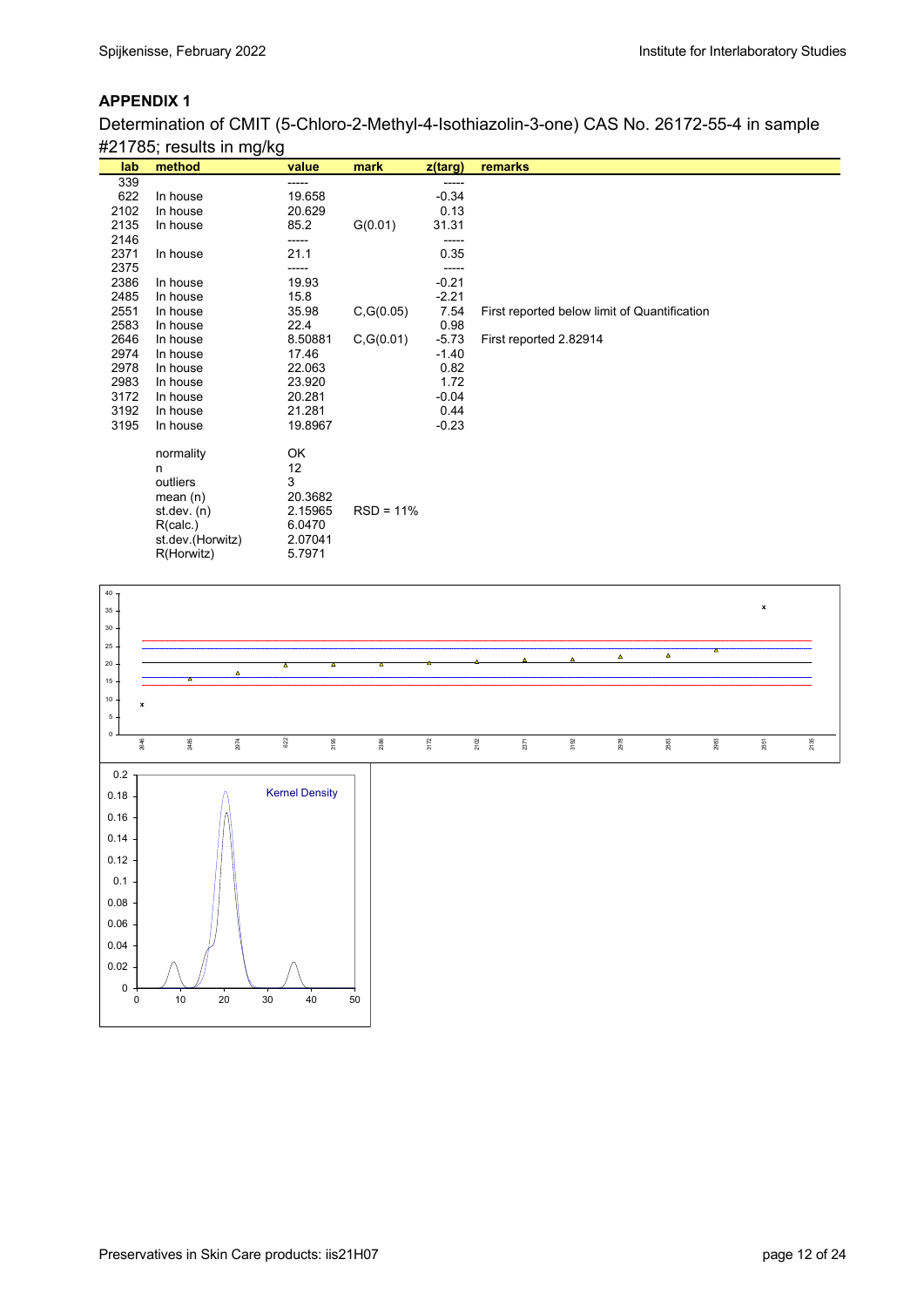Determination of MIT (2-Methyl-4-Isothiazolin-3-one) CAS No. 2682-20-4 in sample #21785; results in ma/ka

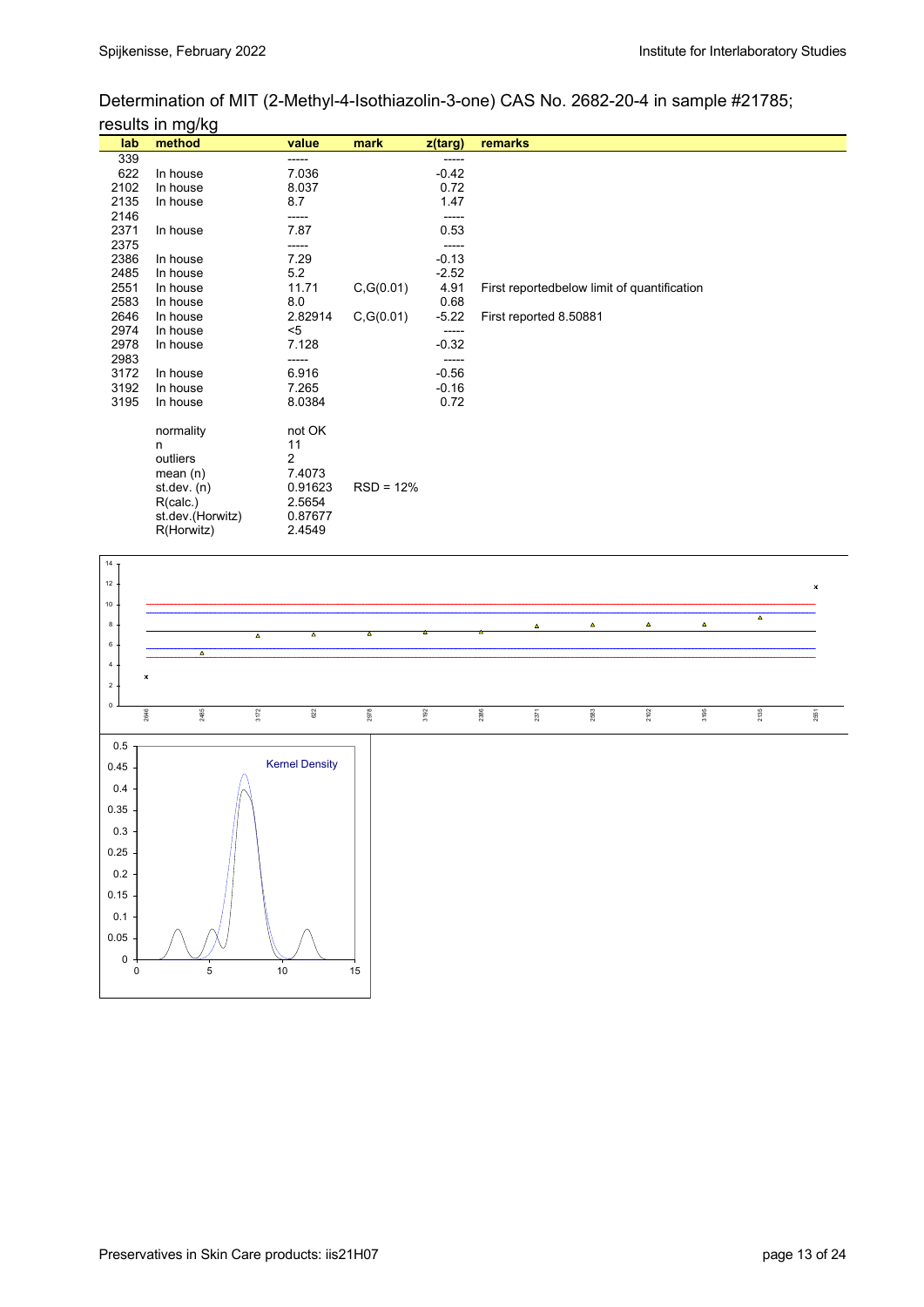# Determination of Methylparaben as ester CAS No. 99-76-3 in sample #21786; results in mg/kg

| lab  | method           | value   | mark       | $z$ (targ) | <b>Remarks</b> |
|------|------------------|---------|------------|------------|----------------|
| 339  |                  | -----   |            | -----      |                |
| 622  | ACM INO 04       | 500.458 |            | $-0.44$    |                |
| 2102 | In house         | 492     |            | $-0.70$    |                |
| 2135 | In house         | 517.0   |            | 0.08       |                |
| 2146 |                  | -----   |            | -----      |                |
| 2371 | In house         | 492     |            | $-0.70$    |                |
| 2375 |                  |         |            |            |                |
| 2386 | In house         | 516.5   |            | 0.06       |                |
| 2485 | In house         | 500     |            | $-0.45$    |                |
| 2551 |                  | -----   |            | -----      |                |
| 2583 | In house         | 557.94  |            | 1.35       |                |
| 2646 | In house         | 547     |            | 1.01       |                |
| 2974 | In house         | 460.00  |            | $-1.70$    |                |
| 2978 |                  |         |            |            |                |
| 2983 |                  |         |            |            |                |
| 3172 | In house         | 569.877 |            | 1.72       |                |
| 3192 |                  |         |            |            |                |
| 3195 | In house         | 507.625 |            | $-0.22$    |                |
|      |                  |         |            |            |                |
|      | normality        | OK      |            |            |                |
|      | n                | 11      |            |            |                |
|      | outliers         | 0       |            |            |                |
|      | mean $(n)$       | 514.582 |            |            |                |
|      | st.dev. (n)      | 32.3381 | $RSD = 6%$ |            |                |
|      | R(calc.)         | 90.547  |            |            |                |
|      | st.dev.(Horwitz) | 32.1707 |            |            |                |
|      | R(Horwitz)       | 90.078  |            |            |                |

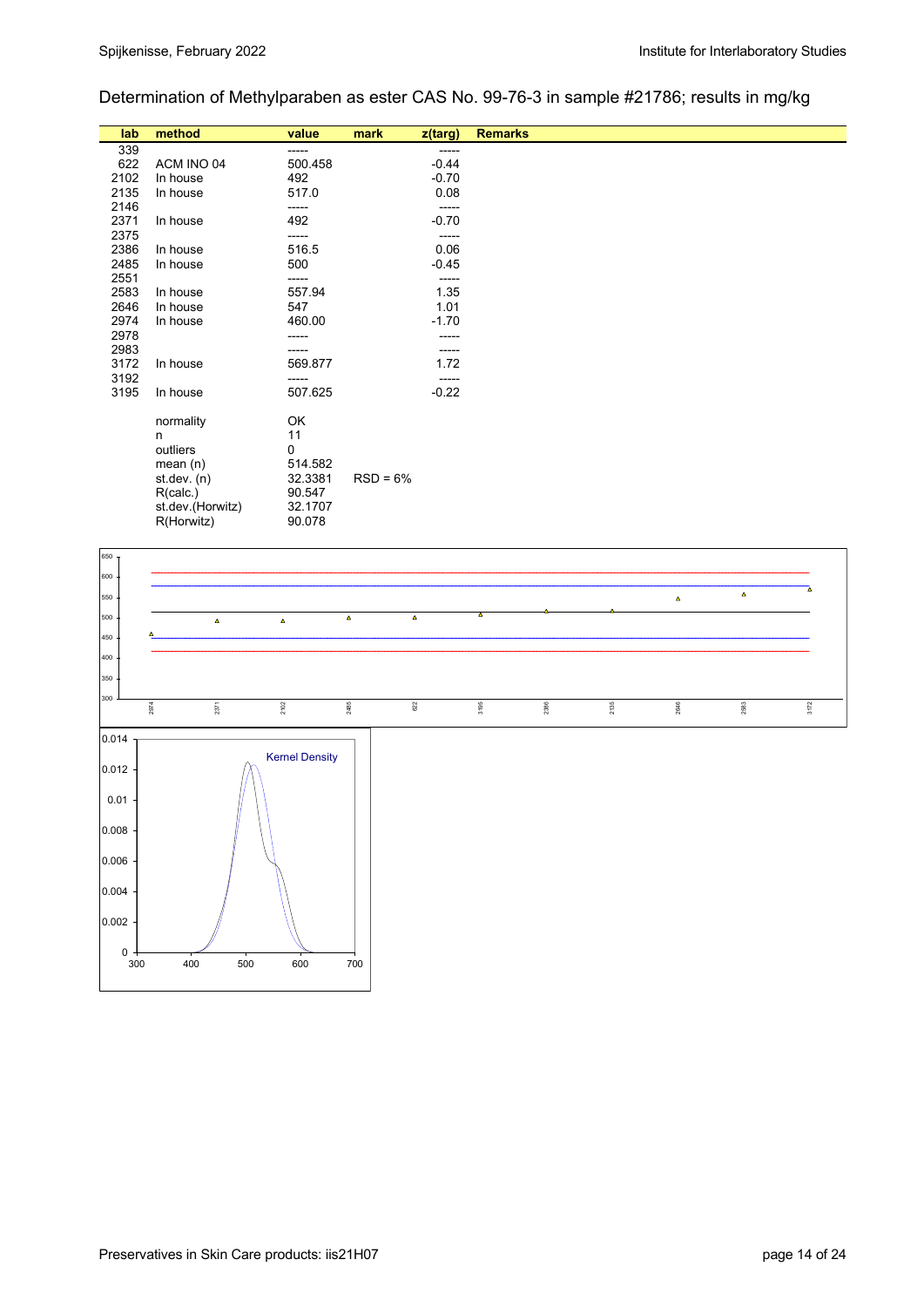# Determination of Ethylparaben as ester CAS No. 120-47-8 in sample #21786; results in mg/kg

| lab  | method     | value        | mark | z(targ) | remarks |
|------|------------|--------------|------|---------|---------|
| 339  |            | -----        |      | ------  |         |
| 622  | ACM INO 04 | not detected |      | -----   |         |
| 2102 | In house   | not detected |      | -----   |         |
| 2135 |            | ------       |      | -----   |         |
| 2146 | In house   | not detected |      | -----   |         |
| 2371 | In house   | $5$          |      | -----   |         |
| 2375 |            | ------       |      | -----   |         |
| 2386 | In house   | $5$          |      | -----   |         |
| 2485 | In house   | not detected |      | -----   |         |
| 2551 |            | ------       |      | -----   |         |
| 2583 | In house   | not detected |      | -----   |         |
| 2646 | In house   | not detected |      | -----   |         |
| 2974 | In house   | $30$         |      | -----   |         |
| 2978 |            | -----        |      | -----   |         |
| 2983 |            | -----        |      | -----   |         |
| 3172 |            | ----         |      | -----   |         |
| 3192 |            | -----        |      | -----   |         |
| 3195 |            | -----        |      | -----   |         |
|      |            | 9            |      |         |         |
|      | n          |              |      |         |         |
|      | mean $(n)$ | $30$         |      |         |         |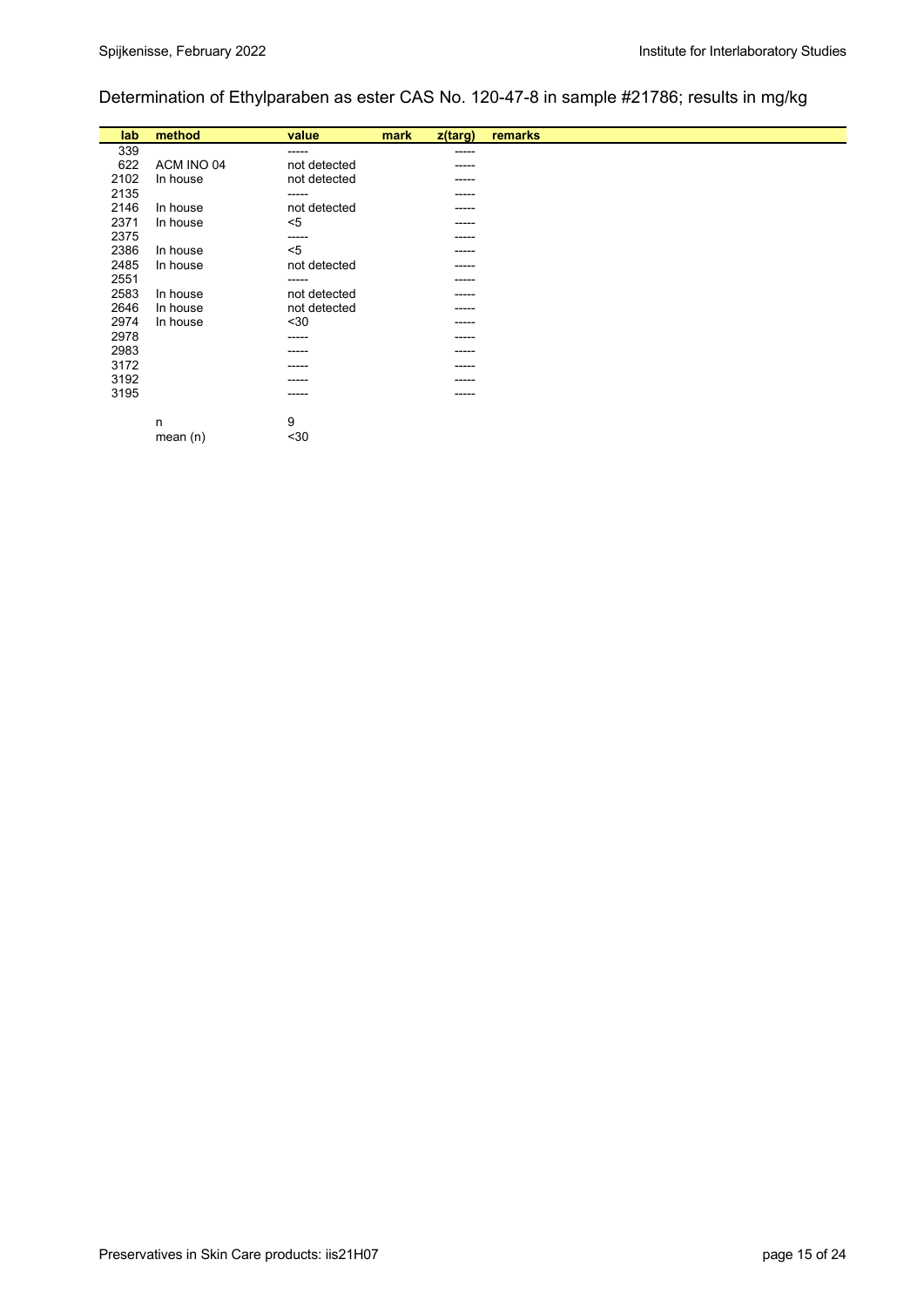Determination of Propylparaben as ester CAS No. 94-13-3 in sample #21786; results in mg/kg

| lab  | method           | value    | mark       | z(targ) | remarks            |  |
|------|------------------|----------|------------|---------|--------------------|--|
| 339  |                  | -----    |            | ------  |                    |  |
| 622  | ACM INO 04       | 147.250  |            | $-0.16$ |                    |  |
| 2102 | In house         | 130      |            | $-1.70$ |                    |  |
| 2135 | In house         | 139.6    |            | $-0.84$ |                    |  |
| 2146 | In house         | 153.93   |            | 0.44    |                    |  |
| 2371 | In house         | 142      |            | $-0.63$ |                    |  |
| 2375 |                  | -----    |            | -----   |                    |  |
| 2386 | In house         | 150.9    |            | 0.17    |                    |  |
| 2485 | In house         | 150      | C          | 0.09    | First reported 200 |  |
| 2551 |                  | -----    |            | -----   |                    |  |
| 2583 | In house         | 148.66   |            | $-0.03$ |                    |  |
| 2646 | In house         | 170      |            | 1.87    |                    |  |
| 2974 | In house         | 147.50   | C          | $-0.14$ | First reported 121 |  |
| 2978 |                  | -----    |            | ------  |                    |  |
| 2983 | In house         | 154.856  |            | 0.52    |                    |  |
| 3172 | In house         | 152.145  |            | 0.28    |                    |  |
| 3192 |                  | -----    |            | -----   |                    |  |
| 3195 | In house         | 150.635  |            | 0.14    |                    |  |
|      |                  |          |            |         |                    |  |
|      | normality        | not OK   |            |         |                    |  |
|      | n                | 13       |            |         |                    |  |
|      | outliers         | 0        |            |         |                    |  |
|      | mean $(n)$       | 149.0366 | $RSD = 6%$ |         |                    |  |
|      | st. dev. (n)     | 9.22200  |            |         |                    |  |
|      | R(calc.)         | 25.8216  |            |         |                    |  |
|      | st.dev.(Horwitz) | 11.22793 |            |         |                    |  |
|      | R(Horwitz)       | 31.4382  |            |         |                    |  |

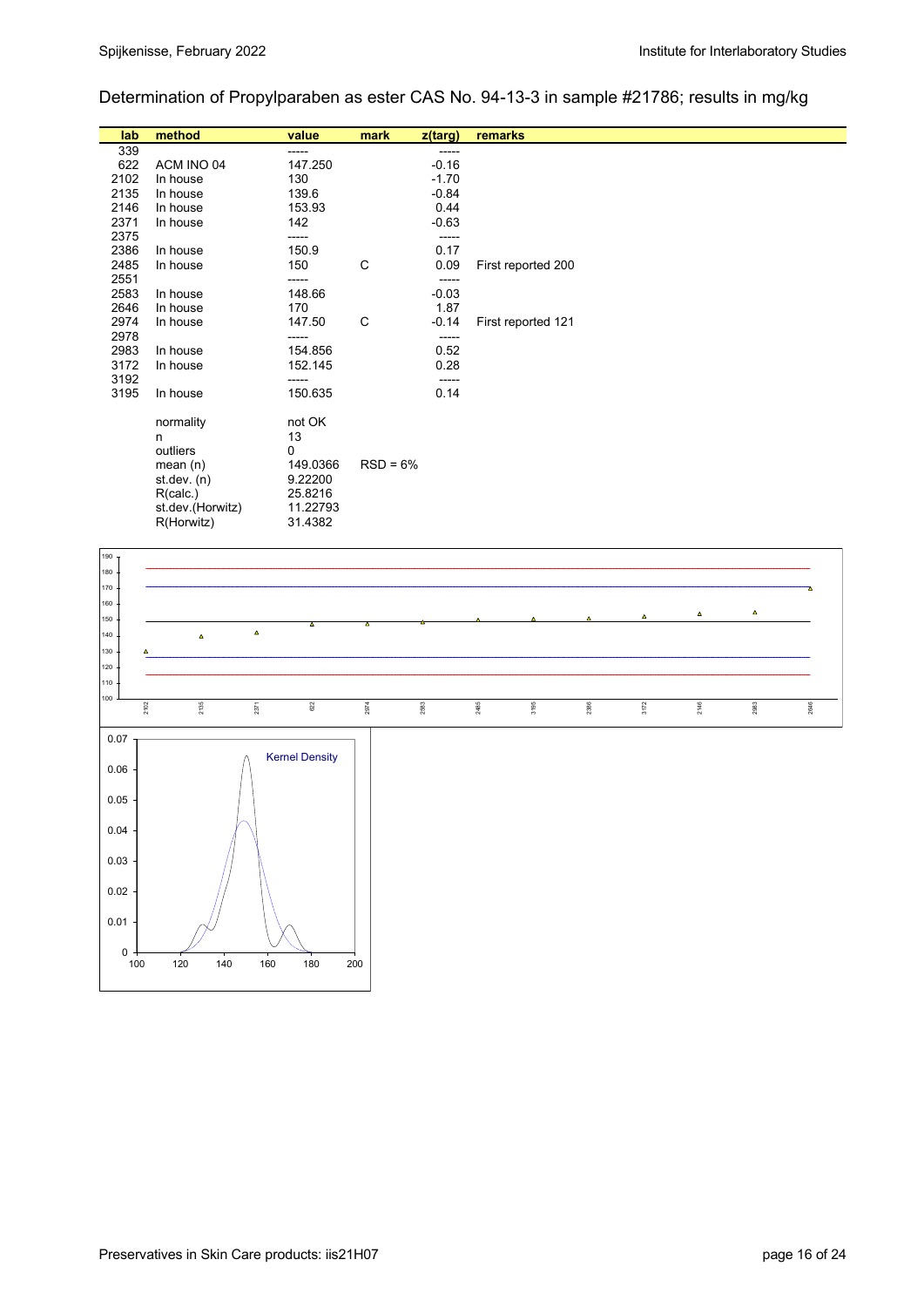Determination of Isobutylparaben as ester CAS No. 4247-02-3 in sample #21786; results in mg/kg

| lab  | method           | value    | mark       | $z$ (targ) | remarks |  |
|------|------------------|----------|------------|------------|---------|--|
| 339  |                  | -----    |            | -----      |         |  |
| 622  | ACM INO 04       | 98.618   |            | $-1.41$    |         |  |
| 2102 | In house         | 108      |            | $-0.34$    |         |  |
| 2135 | In house         | 110.9    |            | $-0.01$    |         |  |
| 2146 | In house         | 113.96   |            | 0.34       |         |  |
| 2371 | In house         | 107      |            | $-0.45$    |         |  |
| 2375 |                  | -----    |            | -----      |         |  |
| 2386 | In house         | 113.1    |            | 0.25       |         |  |
| 2485 |                  |          |            |            |         |  |
| 2551 |                  | -----    |            | -----      |         |  |
| 2583 | In house         | 107.27   |            | $-0.42$    |         |  |
| 2646 | In house         | 127      |            | 1.84       |         |  |
| 2974 |                  |          |            |            |         |  |
| 2978 |                  |          |            |            |         |  |
| 2983 |                  | -----    |            | -----      |         |  |
| 3172 | In house         | 111.140  |            | 0.02       |         |  |
| 3192 |                  | -----    |            | -----      |         |  |
| 3195 | In house         | 112.485  |            | 0.18       |         |  |
|      |                  |          |            |            |         |  |
|      | normality        | not OK   |            |            |         |  |
|      | n                | 10       |            |            |         |  |
|      | outliers         | 0        |            |            |         |  |
|      | mean $(n)$       | 110.9473 |            |            |         |  |
|      | st. dev. (n)     | 7.17717  | $RSD = 7%$ |            |         |  |
|      | R(calc.)         | 20.0961  |            |            |         |  |
|      | st.dev.(Horwitz) | 8.73808  |            |            |         |  |
|      | R(Horwitz)       | 24.4666  |            |            |         |  |

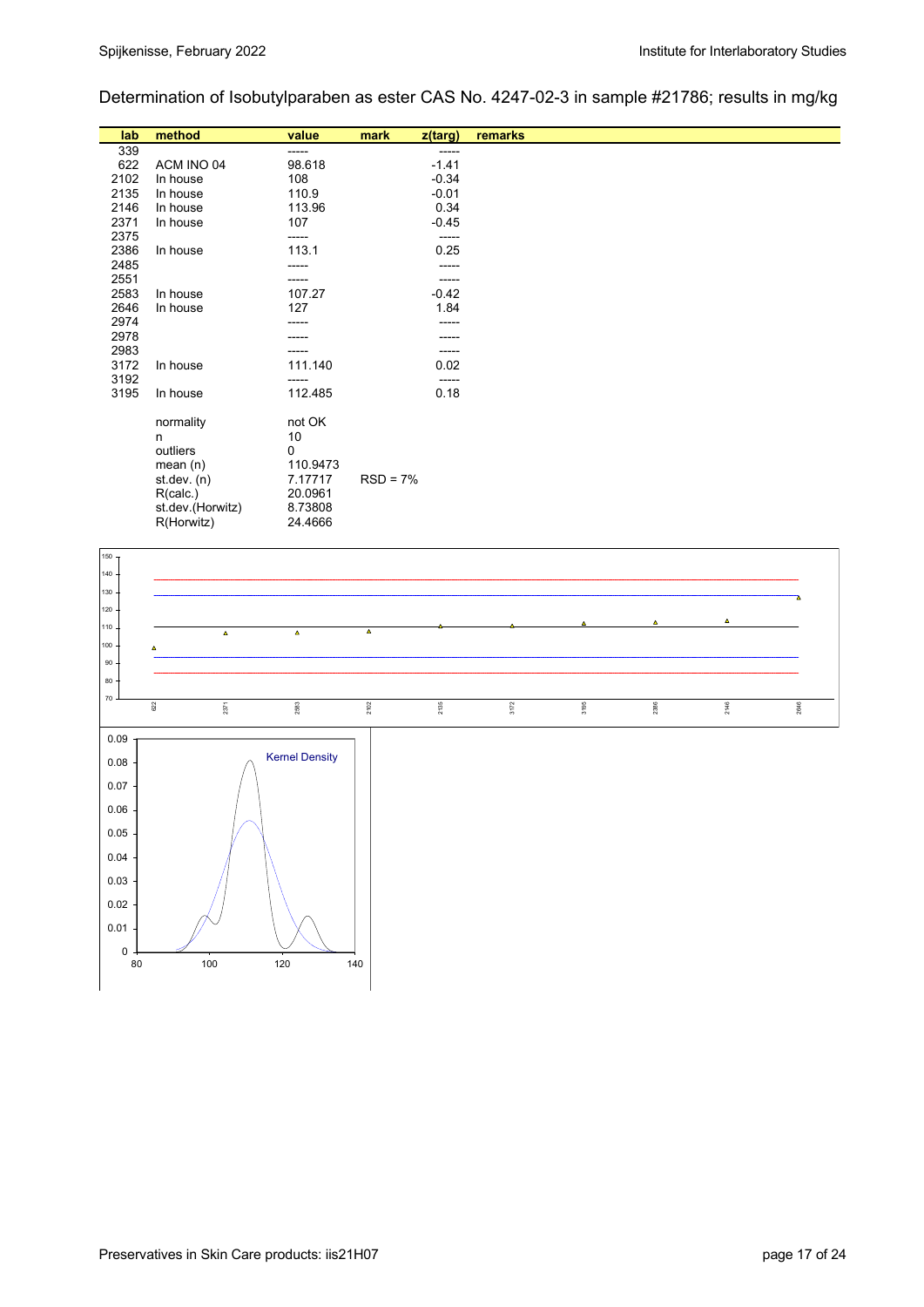## Determination of Butylparaben as ester CAS No. 94-26-8 in sample #21786; results in mg/kg

| lab  | method           | value    | mark        | z(targ) | remarks                                |
|------|------------------|----------|-------------|---------|----------------------------------------|
| 339  |                  | -----    |             | -----   |                                        |
| 622  | ACM INO 04       | 56.060   |             | $-3.02$ |                                        |
| 2102 | In house         | < 125    | C           | -----   | First reported 51                      |
| 2135 | In house         | 62.3     |             | $-2.03$ |                                        |
| 2146 | In house         | 78.348   |             | 0.53    |                                        |
| 2371 | In house         | 73.8     |             | $-0.19$ |                                        |
| 2375 |                  | -----    |             | ------  |                                        |
| 2386 | In house         | 79.3     |             | 0.69    |                                        |
| 2485 | In house         | 80       | C           | 0.80    | First reported 100                     |
| 2551 |                  | -----    |             | -----   |                                        |
| 2583 | In house         | 73.86    |             | $-0.18$ |                                        |
| 2646 | In house         | 91       |             | 2.55    |                                        |
| 2974 | In house         | $30$     |             | $-7.18$ | Possibly a false negative test result? |
| 2978 |                  |          |             | -----   |                                        |
| 2983 |                  | -----    |             |         |                                        |
| 3172 | In house         | 70.926   |             | $-0.65$ |                                        |
| 3192 |                  | -----    |             | -----   |                                        |
| 3195 | In house         | 84.38    |             | 1.50    |                                        |
|      |                  |          |             |         |                                        |
|      | normality        | OK       |             |         |                                        |
|      | n                | 10       |             |         |                                        |
|      | outliers         | 0        |             |         |                                        |
|      | mean $(n)$       | 74.9974  |             |         |                                        |
|      | st. dev. (n)     | 10.20911 | $RSD = 14%$ |         |                                        |
|      | R(calc.)         | 28.5855  |             |         |                                        |
|      | st.dev.(Horwitz) | 6.26533  |             |         |                                        |
|      | R(Horwitz)       | 17.5429  |             |         |                                        |

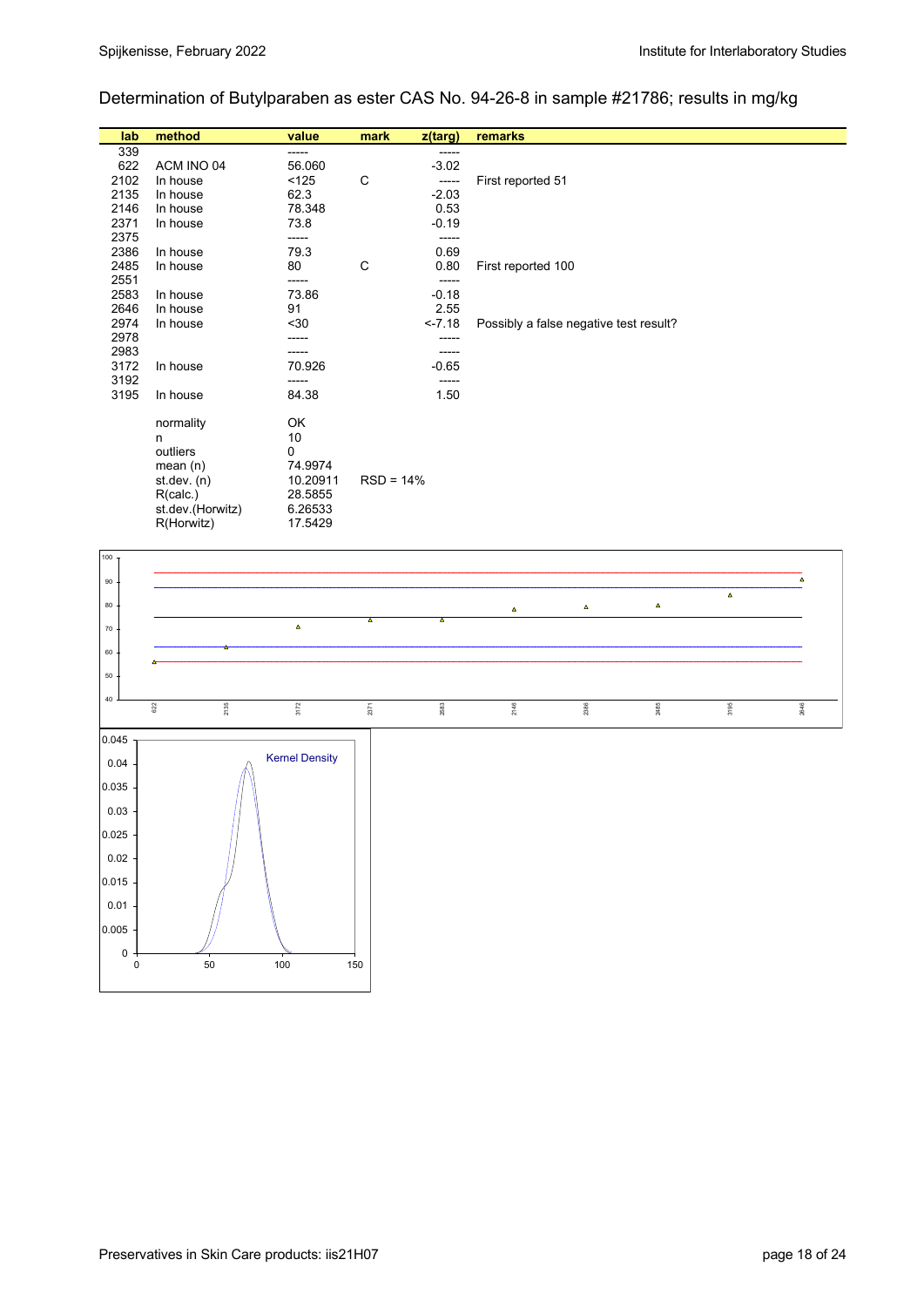## Determination of Phenoxyethanol CAS No. 122-99-6 in sample #21786; results in mg/kg

| lab  | method           | value    | mark       | $z$ (targ) | remarks             |
|------|------------------|----------|------------|------------|---------------------|
| 339  |                  | -----    |            | -----      |                     |
| 622  | ACM INO 04       | 6020.635 |            | $-0.24$    |                     |
| 2102 | In house         | 5884     |            | $-0.76$    |                     |
| 2135 | In house         | 6090     |            | 0.02       |                     |
| 2146 | In house         | 6043.3   |            | $-0.16$    |                     |
| 2371 | In house         | 5760     |            | $-1.24$    |                     |
| 2375 |                  | -----    |            | -----      |                     |
| 2386 | In house         | 6131.2   |            | 0.18       |                     |
| 2485 | In house         | 6000     |            | $-0.32$    |                     |
| 2551 |                  | -----    |            | -----      |                     |
| 2583 | In house         | 6391.5   |            | 1.17       |                     |
| 2646 | In house         | 6664     |            | 2.21       |                     |
| 2974 | In house         | 2953     | C, G(0.01) | $-11.94$   | First reported 2900 |
| 2978 |                  | -----    |            | -----      |                     |
| 2983 | In house         | 6272.507 |            | 0.72       |                     |
| 3172 | In house         | 5874.57  |            | $-0.80$    |                     |
| 3192 |                  | -----    |            | -----      |                     |
| 3195 | In house         | 5877.7   |            | $-0.79$    |                     |
|      | normality        | not OK   |            |            |                     |
|      | n                | 12       |            |            |                     |
|      | outliers         |          |            |            |                     |
|      | mean $(n)$       | 6084.118 |            |            |                     |
|      | st. dev. (n)     | 254.5726 | $RSD = 4%$ |            |                     |
|      | R(calc.)         | 712.803  |            |            |                     |
|      | st.dev.(Horwitz) | 262.2642 |            |            |                     |
|      | R(Horwitz)       | 734.340  |            |            |                     |
|      |                  |          |            |            |                     |

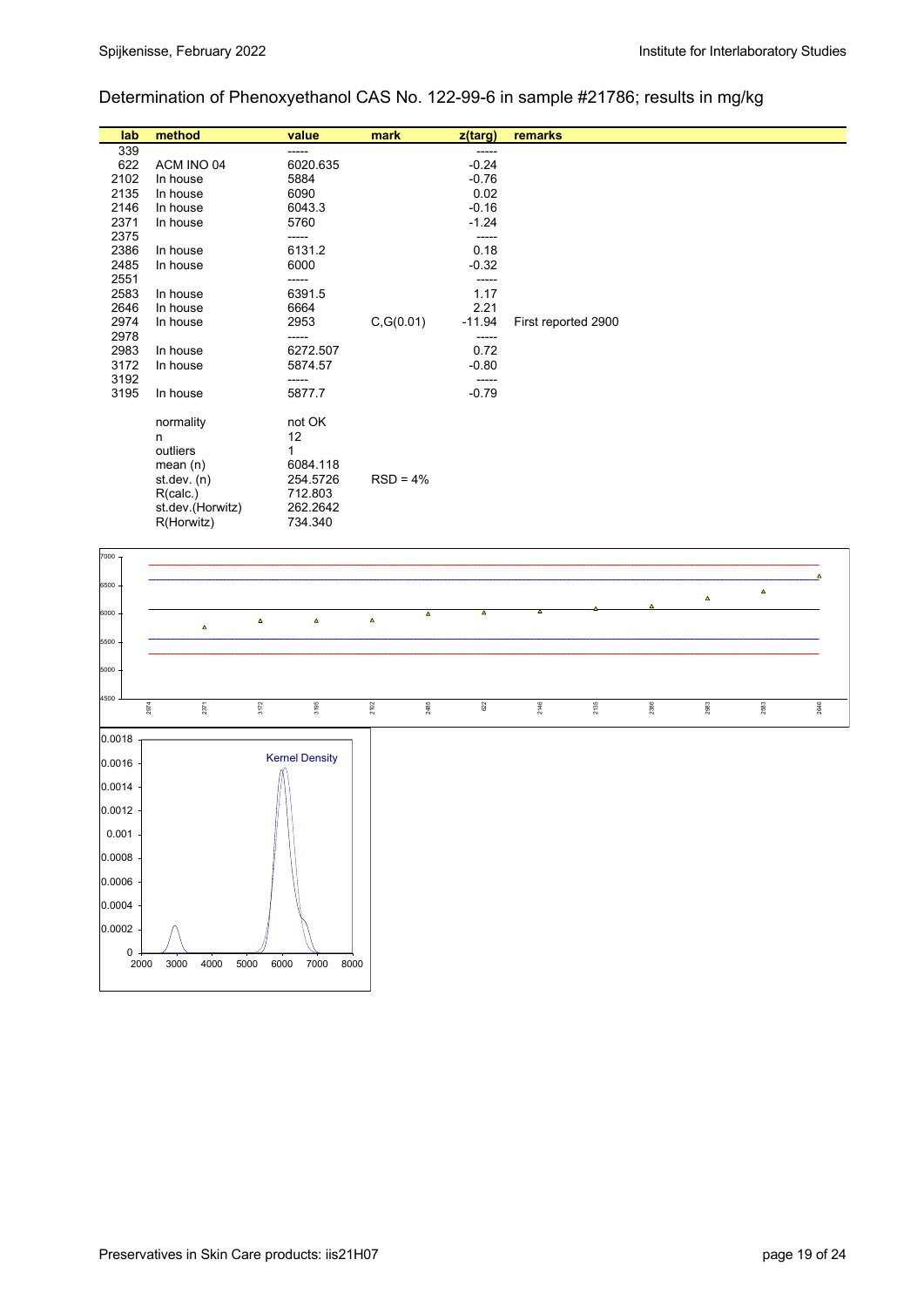## Determination of Formaldehyde in sample #21786; results in mg/kg

| lab  | method     | value        | mark | $z$ (targ) | remarks |
|------|------------|--------------|------|------------|---------|
| 339  |            | $- - - - -$  |      | -----      |         |
| 622  | ACM INO 04 | not detected |      | ------     |         |
| 2102 |            | -----        |      | ------     |         |
| 2135 |            | ------       |      | -----      |         |
| 2146 |            | -----        |      | -----      |         |
| 2371 | In house   | 8.72         |      | ------     |         |
| 2375 |            | $- - - - -$  |      | -----      |         |
| 2386 | In house   | $5$          |      | -----      |         |
| 2485 |            | ------       |      | ------     |         |
| 2551 |            | -----        |      | -----      |         |
| 2583 |            | -----        |      | -----      |         |
| 2646 |            | ------       |      | -----      |         |
| 2974 | In house   | $30$         |      | -----      |         |
| 2978 |            | -----        |      | -----      |         |
| 2983 |            | ------       |      | -----      |         |
| 3172 | In house   | < 5          |      | -----      |         |
| 3192 |            | -----        |      | -----      |         |
| 3195 |            | -----        |      | ------     |         |
|      |            | 5            |      |            |         |
|      | n          | $30$         |      |            |         |
|      | mean $(n)$ |              |      |            |         |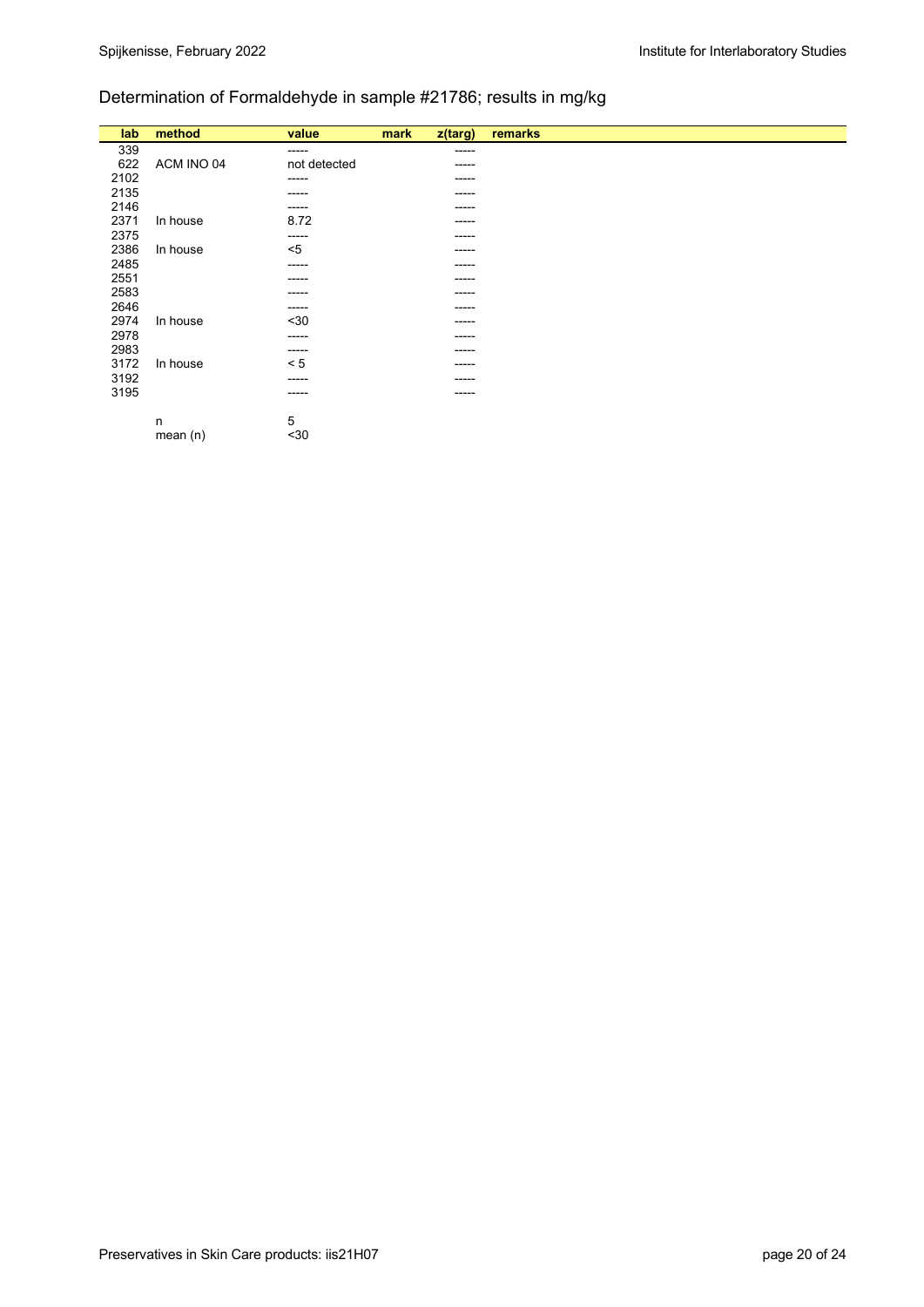## Determination of Benzoic acid CAS No. 65-85-0 in sample #21786; results in mg/kg

| method<br>value<br>remarks<br>lab<br>mark<br>$z$ (targ)<br>339<br>-----<br>-----<br>$-5.25$<br>622<br>ACM INO 04<br>622.006<br>G(0.05)<br>2102<br>$-0.01$<br>891<br>In house<br>2135<br>-----<br>2146<br>-----<br>-----<br>2371<br>867<br>$-0.47$<br>In house<br>2375 |
|-----------------------------------------------------------------------------------------------------------------------------------------------------------------------------------------------------------------------------------------------------------------------|
|                                                                                                                                                                                                                                                                       |
|                                                                                                                                                                                                                                                                       |
|                                                                                                                                                                                                                                                                       |
|                                                                                                                                                                                                                                                                       |
|                                                                                                                                                                                                                                                                       |
|                                                                                                                                                                                                                                                                       |
|                                                                                                                                                                                                                                                                       |
| -----                                                                                                                                                                                                                                                                 |
| 2386<br>942.3<br>0.99<br>In house                                                                                                                                                                                                                                     |
| 2485<br>0.17<br>900<br>In house                                                                                                                                                                                                                                       |
| 2551<br>-----                                                                                                                                                                                                                                                         |
| 0.87<br>2583<br>935.73<br>In house                                                                                                                                                                                                                                    |
| 1.69<br>2646<br>978<br>In house                                                                                                                                                                                                                                       |
| 2974<br>798.00<br>$-1.82$<br>In house                                                                                                                                                                                                                                 |
| 2978<br>-----                                                                                                                                                                                                                                                         |
| 2983                                                                                                                                                                                                                                                                  |
| 3172                                                                                                                                                                                                                                                                  |
| 3192                                                                                                                                                                                                                                                                  |
| 3195<br>$-1.42$<br>818.38<br>In house                                                                                                                                                                                                                                 |
|                                                                                                                                                                                                                                                                       |
| OK<br>normality                                                                                                                                                                                                                                                       |
| 8<br>n                                                                                                                                                                                                                                                                |
| 1<br>outliers                                                                                                                                                                                                                                                         |
| mean $(n)$<br>891.301                                                                                                                                                                                                                                                 |
| $RSD = 7%$<br>st. dev. (n)<br>61.8528                                                                                                                                                                                                                                 |
| R(calc.)<br>173.188                                                                                                                                                                                                                                                   |
| st.dev.(Horwitz)<br>51.3005                                                                                                                                                                                                                                           |
| R(Horwitz)<br>143.641                                                                                                                                                                                                                                                 |

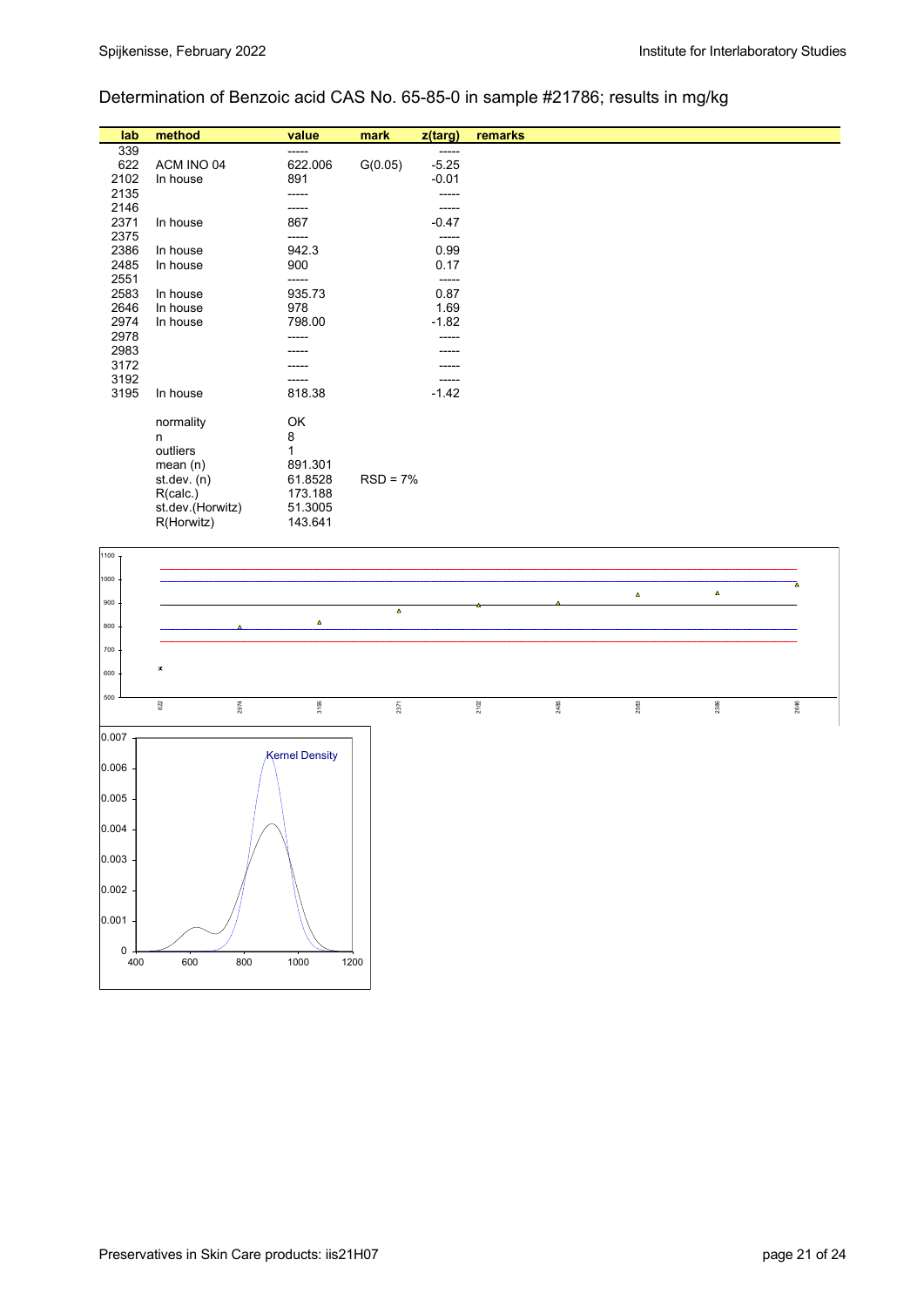## **Analytical details for sample #21785**

| lab. | <b>Accredited acc ISO1725</b> | Intake amount (g) |
|------|-------------------------------|-------------------|
| 339  | ---                           |                   |
| 622  | Yes                           |                   |
| 2102 | No                            | $0.2$ gram        |
| 2135 | Yes                           | 0,5               |
| 2146 | ---                           |                   |
| 2371 | Yes                           | 5 gram            |
| 2375 | $---$                         |                   |
| 2386 | Yes                           | $\overline{2}$    |
| 2485 | Yes                           | 1 <sub>g</sub>    |
| 2551 | No                            | 1 g in 25 ml      |
| 2583 | $---$                         |                   |
| 2646 | Yes                           | 2,5032g / 2,5064g |
| 2974 | Yes                           | 1g                |
| 2978 | No.                           | $1.0$ gram        |
| 2983 | Yes                           | 0.8 <sub>g</sub>  |
| 3172 | No                            |                   |
| 3192 | Yes                           | 0,2g              |
| 3195 | Yes                           | 6g                |

## **Analytical details for sample #21786**

| lab  | <b>Accredited acc ISO1725</b> | Intake amount (g) |
|------|-------------------------------|-------------------|
| 339  | $---$                         |                   |
| 622  | Yes                           |                   |
| 2102 | Yes                           | 1 gram            |
| 2135 | Yes                           | 0,5               |
| 2146 | No                            | 1 <sub>g</sub>    |
| 2371 | Yes                           | 8 gram            |
| 2375 | $---$                         |                   |
| 2386 | Yes                           | 0.5               |
| 2485 | Yes                           | 0.9 <sub>g</sub>  |
| 2551 | ---                           |                   |
| 2583 | Yes                           | 2 <sub>g</sub>    |
| 2646 | No                            | 0,5175g/0,5123g   |
| 2974 | Yes                           | 0.5               |
| 2978 | $---$                         |                   |
| 2983 | Yes                           | 0.8 <sub>g</sub>  |
| 3172 | No                            |                   |
| 3192 | ---                           |                   |
| 3195 | Yes                           | 6g                |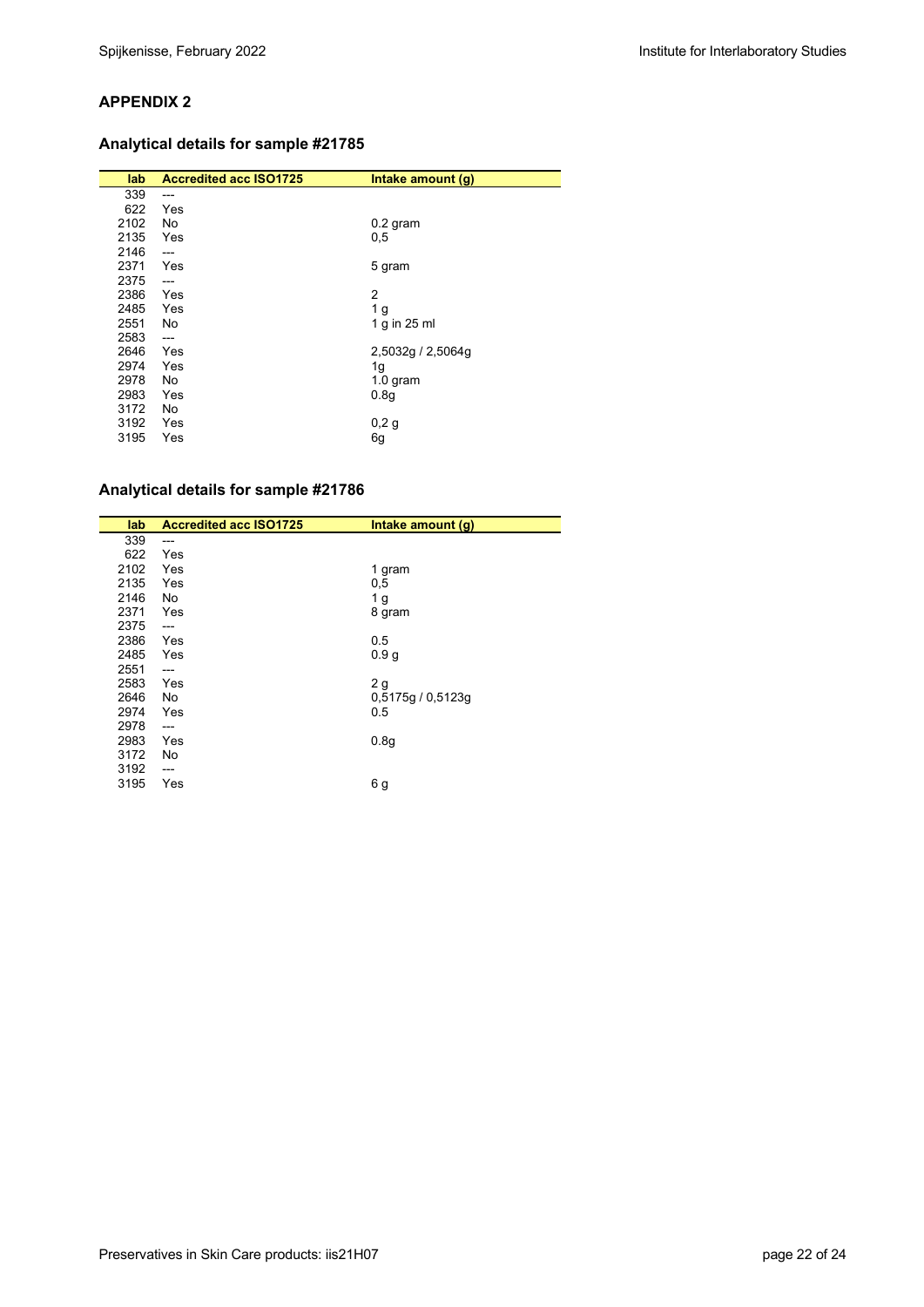#### **Number of participants per country**

 1 lab in FINLAND 1 lab in FRANCE 5 labs in GERMANY 1 lab in INDONESIA 1 lab in ITALY 2 labs in P.R. of CHINA 1 lab in SAUDI ARABIA 1 lab in SLOVENIA

1 lab in SWITZERLAND

1 lab in TAIWAN

1 lab in THE NETHERLANDS

1 lab in TURKEY

1 lab in UNITED ARAB EMIRATES